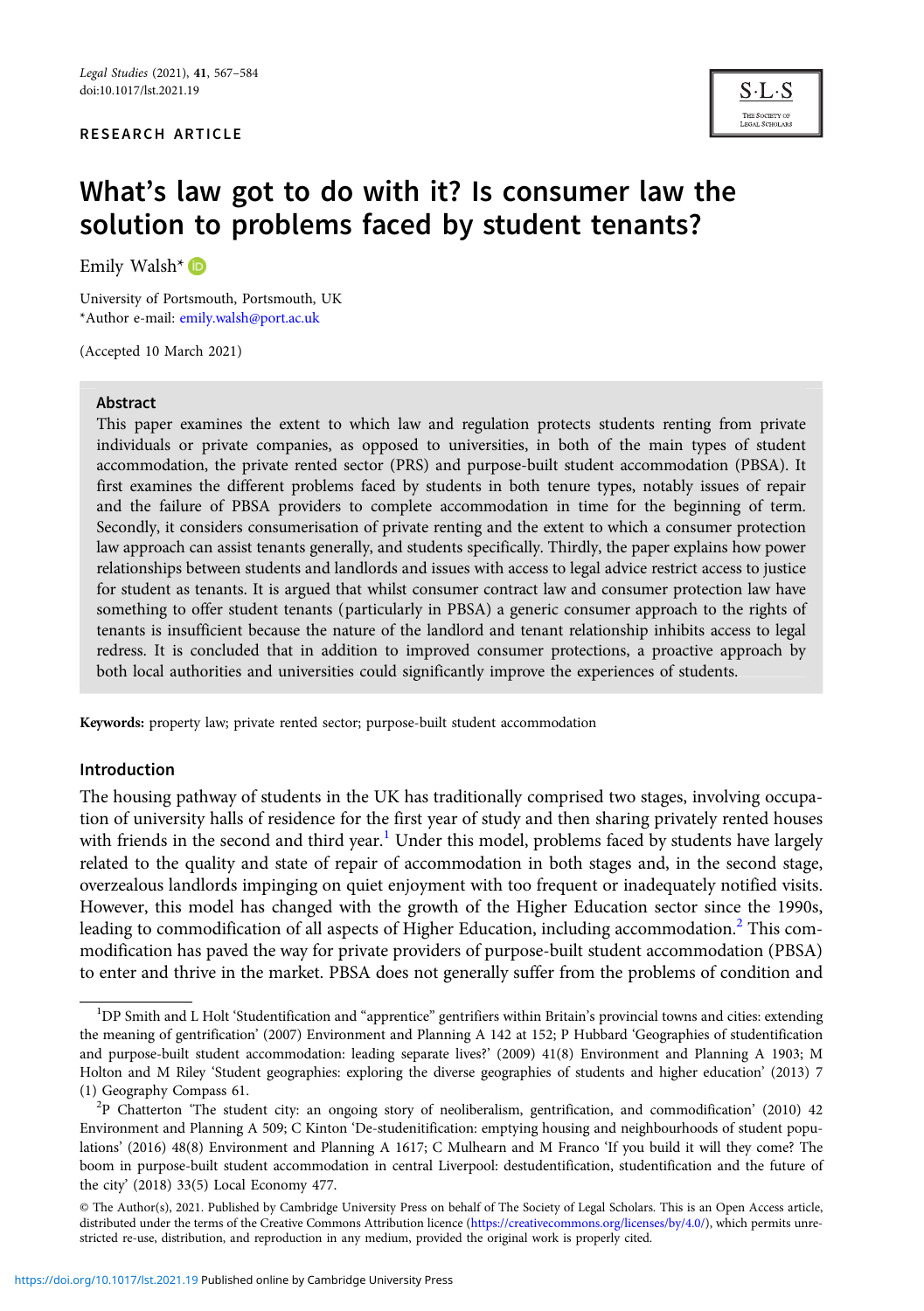repair faced by the private rented sector (PRS), which are largely issues such as mould and vermin. However, there have been concerns about flammable cladding since the fire at Grenfell Tower, and a recent fire in Bolton has shown that student accommodation is also at risk.<sup>3</sup> Furthermore, where buildings in the PBSA sector have not been fully completed prior to occupation, 'snagging' issues may still be a problem. In addition to these concerns of safety and condition, a number of high-profile cases of late completion of PBSA blocks have caused controversy.<sup>4</sup> This paper examines both the PRS and the PBSA sectors and considers the extent to which the current law and regulation provide adequate protection for students, and whether a more consumer-oriented approach to private tenancies, as advocated by the Government and the Law Commission, would alleviate some of the problems.

Rapid growth in the Higher Education sector has led to significant changes in how student cities are occupied. According to the Office for National Statistics, the number of young people (aged 18–24) in full-time education almost doubled between 1992 and 2016.<sup>5</sup> Although around 20% of students live at home while studying at university, $6 \text{ most students live away from home during term time. As stated}$ above, the housing pathway of students has traditionally comprised two stages. First, students have spent the first year of study in university halls of residence; and secondly, students have thereafter moved into shared private rented housing.<sup>7</sup> This two-stage process enables first year students to learn the rules of studenthood<sup>8</sup> and acquire a sense of ontological security, $9$  while the move into shared housing during the second and third years of study facilitates more selective social interaction<sup>10</sup> and the transition towards adulthood.<sup>11</sup> Students often move houses again between the second and third year in order to get a better deal and to reconstitute the composition of their household.<sup>12</sup>

The first stage of the student housing pathway has fuelled a rapid development of blocks of PBSA since the 2000s.<sup>13</sup> For students, the rise of new purpose-built accommodation has been more than merely growth in response to demand; it presents a lifestyle choice and has been marketed as such. Purpose-built student housing is now advertised as including gyms, cutting-edge technology, security and a range of other facilities frequently seen in apartment buildings designed to accommodate city professionals.<sup>14</sup> Hubbard argues that students have been identified as a group which possesses a 'metropolitan habitus' and a willingness to pay a premium for inner city living.<sup>15</sup> This choice is funded by credit, which has become the norm for the servicing of high-consumption student lifestyles.<sup>16</sup>

<sup>&</sup>lt;sup>3</sup>EV Jory 'To avoid blazes like Bolton's, we must radically overhaul student housing' (The Guardian, 21 November 2019), available at [https://www.theguardian.com/education/2019/nov/21/to-avoid-blazes-like-boltons-we-must-radically-overhaul](https://www.theguardian.com/education/2019/nov/21/to-avoid-blazes-like-boltons-we-must-radically-overhaul-student-housing)[student-housing.](https://www.theguardian.com/education/2019/nov/21/to-avoid-blazes-like-boltons-we-must-radically-overhaul-student-housing) <sup>4</sup>

 ${}^{4}B$  Ellery et al 'Universities under fire as accommodation crisis hits students' (The Times, 7 October 2019) available at [https://www.thetimes.co.uk/article/universities-under-fire-as-accommodation-crisis-hits-students-3vp2wn8zp;](https://www.thetimes.co.uk/article/universities-under-fire-as-accommodation-crisis-hits-students-3vp2wn8zp) A Ross 'Bristol University students live in Wales – because there's no space in Bristol halls' (Bristol Post, 11 September 2019) available at [https://www.bristolpost.co.uk/news/bristol-news/bristol-university-students-live-wales-3306343.](https://www.bristolpost.co.uk/news/bristol-news/bristol-university-students-live-wales-3306343) <sup>5</sup>

<sup>&</sup>lt;sup>5</sup>Office for National Statistics How Has the Student Population Changed (2016), available at [https://www.ons.gov.uk/peo](https://www.ons.gov.uk/peoplepopulationandcommunity/birthsdeathsandmarriages/livebirths/articles/howhasthestudentpopulationchanged/2016-09-20)[plepopulationandcommunity/birthsdeathsandmarriages/livebirths/articles/howhasthestudentpopulationchanged/2016-09-20](https://www.ons.gov.uk/peoplepopulationandcommunity/birthsdeathsandmarriages/livebirths/articles/howhasthestudentpopulationchanged/2016-09-20). <sup>6</sup>

<sup>&</sup>lt;sup>6</sup>Higher Education Statistics Agency 'chart-4 – Full-time and Sandwich Students by Term-Time Accommodation 2014/15 to 2017/18' available at <https://www.hesa.ac.uk/data-and-analysis/students/chart-4>.

 $7$ DP Smith and P Hubbard 'The segregation of educated youth and dynamic geographies of studentification' (2014) Area 92 at 93.

 ${}^{8}P$  Chatterton 'University students and city centres – the formation of exclusive geographies' (1999) 30 Geoforum 117. <sup>9</sup>Smith and Holt, above n 1, at 152.

 $10$ Ibid, at 152.

<sup>&</sup>lt;sup>11</sup>C Holdworth 'Going away to uni? Mobility, modernity and independence of English education students' (2009) 15 Population and Space 225. 12H Christie et al 'Accommodating students' (2002) 5(2) Journal of Youth Studies 210. 13Above n 7, at 95.

<sup>14</sup>Ibid.

<sup>&</sup>lt;sup>15</sup>P Hubbard 'Geographies of studentification and purpose built student accommodation: leading separate lives? (2009) 41 Environment and Planning A 1903 at 1904.<br><sup>16</sup>Chatterton, above n 2.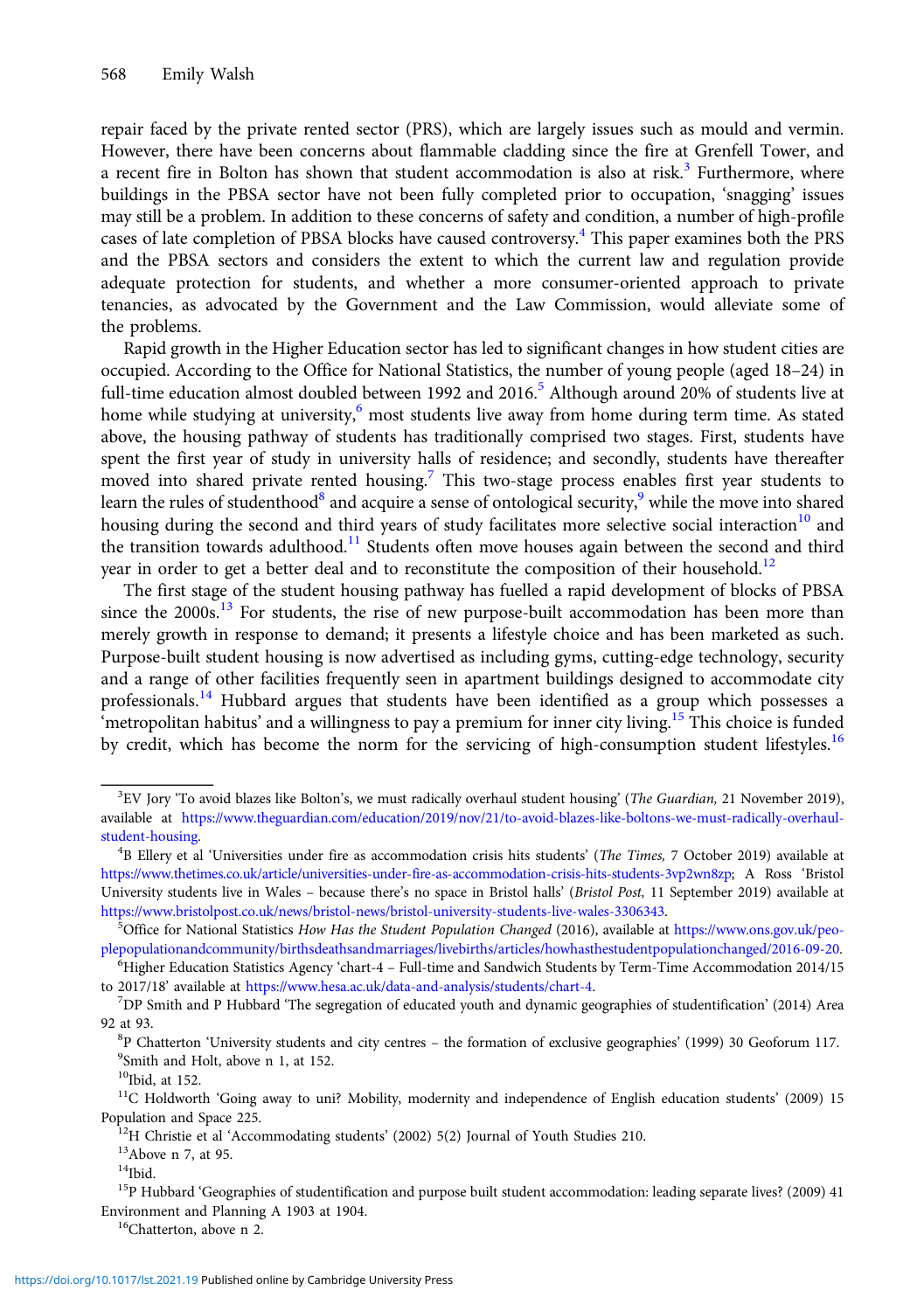There is a growing controversy surrounding the cost of PBSA,<sup>17</sup> especially as providers benefit from lower planning requirements regarding room size and there is no requirement for a contribution to the provision of social housing. Local authorities have been keen to grant permission for blocks of PBSA, as national planning policy requires local authorities to account for the housing needs of students in local plans. Student housing can also be counted towards housing delivery targets, as PBSA frees up existing housing for the local population.<sup>18</sup>

From the perspective of universities, private providers of PBSA are important in the competitive Higher Education market. As undergraduate tuition fees are virtually identical between institutions, universities must find other ways to encourage students to choose them. Halls of residence, and the facilities provided within, are therefore an important part of the package offered. Universities need to guarantee places in halls of residence to first year students in order to compete, and students who are unable to secure places in halls prior to commencing university are seen to be at a disadvantage.<sup>19</sup> Real estate is clearly important to universities, but it is not their core business, or area of expertise. The acquisition and development of new halls of residence coupled with the refurbishment and maintenance of existing student accommodation can be a burden. The result of this has been that the new growth in PBSA has been led by private providers rather than universities. According to the British Property Federation, there were 602,000 purpose-built bed spaces available to students for the start of the 2017/18 academic year and 43% of these beds were provided by the private sector.<sup>20</sup> Although currently less than 50% of students live in privately owned PBSA, the private sector is starting to replace universities as the main providers. According to Cushman Wakefield, in 2018 77% of new student beds were provided by private providers.<sup>21</sup> The need to market desirable accommodation without owning and managing this accommodation requires formal relationships between the private providers and the universities. This relationship generally takes the form of a nomination agreement whereby the university agrees to fill a certain number of student beds for the provider in return for some involvement in rent setting and other operational matters.

The second stage of student housing, the move into shared private rental housing, has led to what many have termed 'studentification' of specific residential areas. Studentification is a process whereby a large number of students move into a residential area, creating social, cultural, economic and physical effects.<sup>22</sup> Concerns expressed by local residents about the anti-social behaviour of students have led many local authorities to impose restrictions on the conversion of further family dwellings into 'houses in multiple occupation' (HMOs). Permitted development means that changing a 'dwelling house<sup>223</sup> into a HMO<sup>24</sup> does not require an application for planning permission. However, local planning authorities can use Article 4 of the Town and Country Planning (General Permitted Development) Order 1995 to override this blanket consent if it feels that there are excessive numbers of  $HMOs.<sup>25</sup>$ 

This paper begins with an outline of the main problems faced by students living in first the PRS, and then PBSA, and assesses the extent to which current law and regulation succeeds in dealing with these difficulties. The second section examines debates around the nature of tenancies by first considering the extent to which the law treats tenancies as contracts rather than property and secondly how

<sup>&</sup>lt;sup>17</sup>R Hall 'Autumn of student activism begins over rising cost of university halls' (The Guardian, 25 October 2019) available

at <https://www.theguardian.com/education/2019/oct/15/autumn-of-student-activism-begins-over-rising-cost-of-university-halls>.<br><sup>18</sup>Ministry of Housing, Communities and Local Government National Planning Policy Framework (Feb

<sup>&</sup>lt;sup>20</sup>R Hanna *British Property Federation Policy position – selective licensing on purpose built student accommodation.* <sup>21</sup>Cushman Wakefield *UK Student Accommodation Report 2018/19* (2019) p 9. <sup>22</sup>Smith and Holt, above

<sup>23</sup>Town and Country Planning (Use Classes) (Amendment) (England) Order 2010, SI 2010/653.

 $24$ Ibid.

<sup>25</sup>Town and Country Planning (General Permitted Development) (Amendment) (England) Order 2010, SI 2010/654, Art 4(1).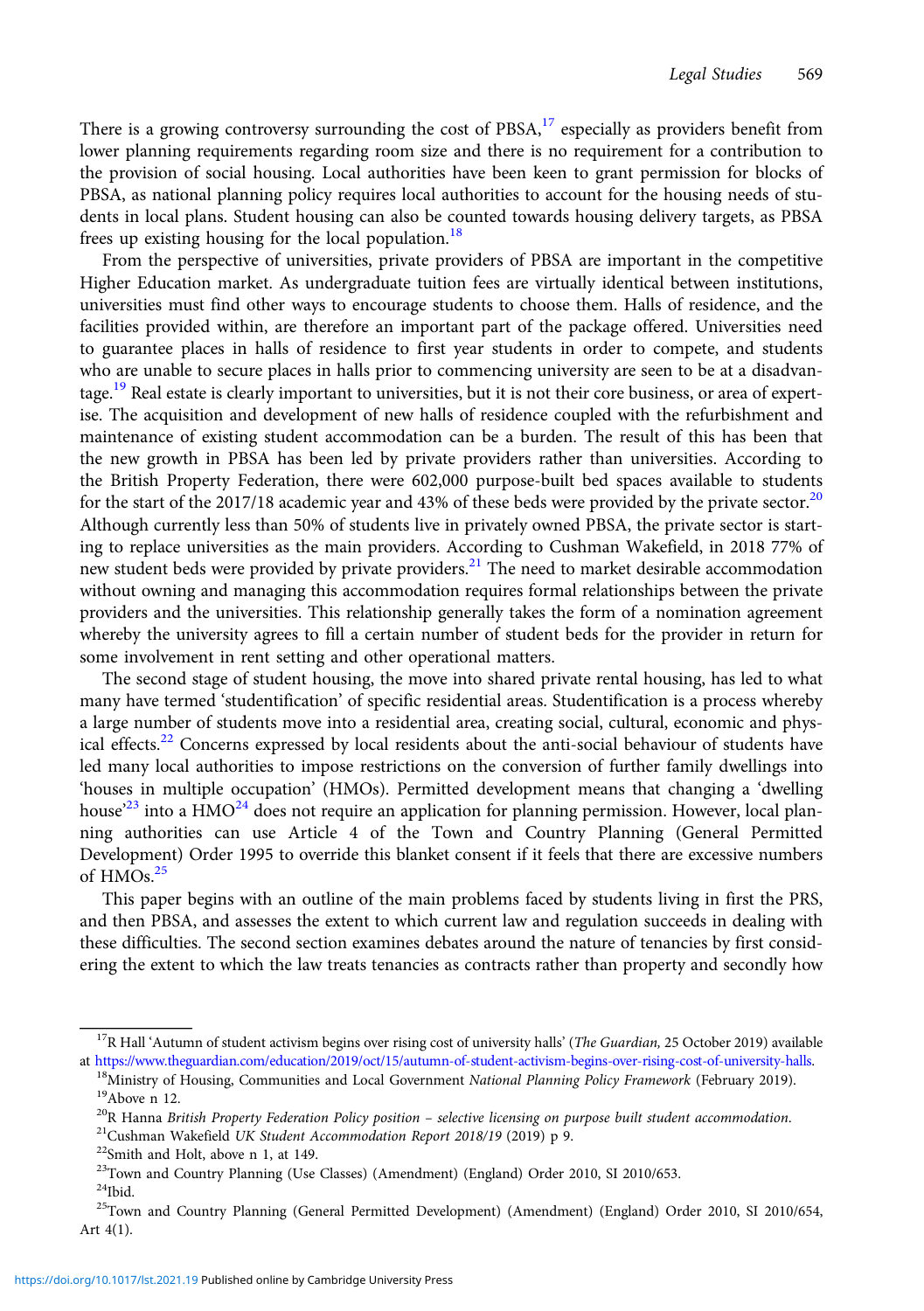consumer protections can, and already do, assist tenants. The third section discusses how the power relationship between consumers and traders and landlords and tenants inhibits access to legal redress and how the relationship between student landlords and student tenants is particularly unbalanced. It further considers how issues of access to justice prevent tenants from benefiting from the legal protections designed to help them. The paper concludes by arguing that whilst viewing tenancies as consumer contracts might be a useful approach to enhancing protections for student tenants, particularly by providing access to an ombudsman as a means of redress, the power relationships between students and their landlords mean that these measures alone are insufficient. Increased licensing and monitoring by local authorities, and better collaboration with universities in the monitoring and enforcement of standards would do more to improve students' experience of housing.

#### 1. Problems with student housing

#### (a) Houses of multiple occupation in the PRS

Approximately 30% of students, particularly those in their second and third year of study, live in shared houses rented from private landlords.<sup>26</sup> These houses are typically let on a 10–12 month assured shorthold tenancy. The main areas of concern for assured shorthold tenants in the PRS as a whole, are security of tenure and repair. Whilst the fact that landlords are able to require tenants to leave at the end of their fixed term without fault or explanation is problematic for many tenants in the sector, particularly families, this is not really an issue for students who often want to leave at the end of the year.<sup>27</sup>

More of a concern for students is the poor state of repair of their rented homes. Homes in the private rented sector are in a worse state than any other tenure, with a third failing to meet the Decent Homes Standard that was set by the Government for council and housing association accommodation.<sup>28</sup> According to Shelter, over six in ten renters have experienced at least one of the following problems in the previous 12 months: damp, mould, leaking roofs or windows, electrical hazards, animal infestation and gas leaks.<sup>29</sup> As much of the housing stock is old, particularly in the PRS where 49% of dwellings pre-date 1945 (as opposed to 17% of social homes), $30$  there are often problems with heating, damp proofing, windows and insulation. The most serious problems, Category 1 Hazards, $31$  occur with more than twice the frequency in the PRS as compared to the social housing sector.<sup>32</sup> There is no data specific to the state of repair of student housing, but it is likely that houses occupied by students face the same problems as the rest of the housing in the PRS. Repair of rented accommodation is not an area devoid of law; quite the contrary, there is a confusing array of statutes that can be invoked to address some of the problems faced by tenants. Some of these protections enable the tenant to take direct action against the landlord and others require the tenant to report the landlord's failing to the local authority.

The Housing Health and Safety Rating System (HHSRS) gives local authorities the power to assess the condition of housing in the PRS and identify potential risks and hazards to health and safety arising from any deficiencies identified in dwellings.<sup>33</sup> The most serious types of hazards are categorised as

 $\rm ^{26}Above$ n 6.

 $27$ Above n 12.

<sup>&</sup>lt;sup>28</sup>The Decent Homes Standard requires homes to be: free from any hazard that poses a serious threat to health or safety; to be in a reasonable state of repair; have reasonably modern facilities; have efficient heating and insulation (Ministry of Housing, Communities and Local Government A Decent Home: Definition and Guidance for Implementation (2006)).<br><sup>29</sup>Shelter Happier and Healthier: Improving Conditions in the Private Rented Sector (September 2017).<br><sup>30</sup>Minist

<sup>(</sup>July 2018). 31Housing Act 2004, s 2 and Housing Health and Safety Rating System (England) Regulations 2005.

<sup>&</sup>lt;sup>32</sup>Ministry of Housing, Communities and Local Government English Housing Survey Headline Report 2017-18 (January 2019) para 2.16.<br> $33H$ ousing Health and Safety Rating System (England) Regulations 2005.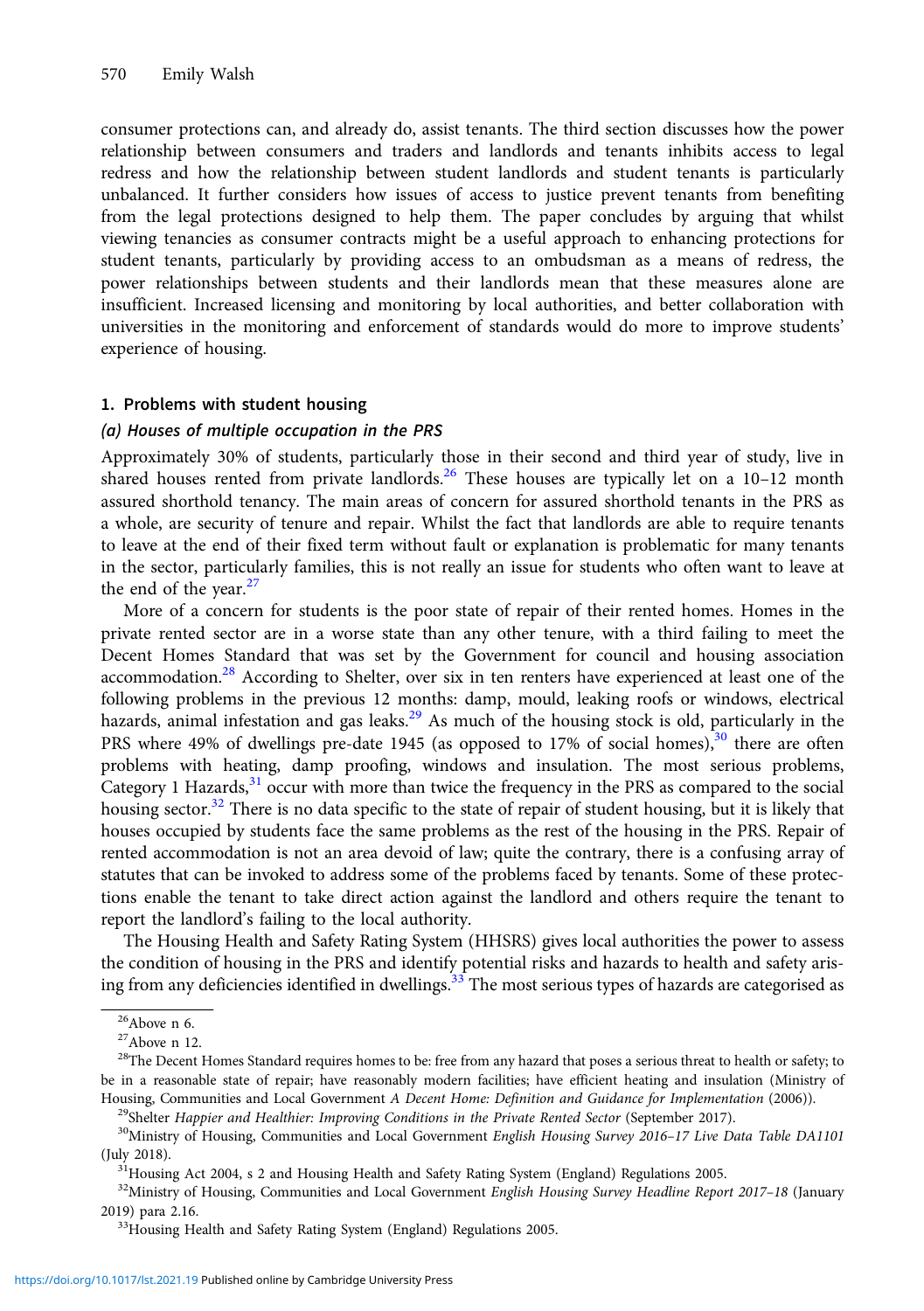'Category 1' hazards, the less serious as 'Category 2' hazards. The extent to which local authorities use these powers is extremely variable. In a study of London councils, carried out by Pidgeon in 2016, a quarter had failed to bring a single prosecution in 2015/16 whereas one council, Newham, was responsible for more than two-thirds of all prosecutions.<sup>34</sup> There was also significant variation in terms of inspections, with some councils inspecting one in 10 private rented properties and others only inspecting one in every 600 properties.<sup>35</sup> Some councils are proactive in inspecting properties and even instigate mandatory licensing for all privately rented housing, while others may wait and respond to complaints from tenants.<sup>36</sup>

Many student houses will be HMOs, a class of housing singled out for additional regulation on the basis of the increased risk to the health and safety of occupants.<sup>37</sup> HMOs are properties that are occupied by more than one household.<sup>38</sup> Local housing authorities have considerable powers to intervene where HMOs are unsatisfactory in terms of repair and maintenance. Powers include undertaking work where the manager of an HMO fails to do so. Mandatory licensing applies to all HMOs occupied by five or more people.<sup>39</sup> Where a licence is required, both the licence holder and proposed manager must be shown to be 'fit and proper' people, and the management arrangements must be satisfactory. There are a number of mandatory conditions, such as production of gas safety certificates, smoke alarms and the safety of electrical appliances and furniture. Failure to obtain a licence, or breach of the conditions, is a criminal offence punishable by a fine. Enforcement powers have been enhanced by the Housing and Planning Act 2016, to include the banning of landlords and letting agents where they have been convicted of a serious offence.<sup>40</sup>

Whilst the powers available are considerable, they can only be exercised when problem properties have been identified. Local housing authorities may be proactive or reactive in this regard. Proactive measures include: carrying out manual street surveys, sharing information across different agencies or carrying out geographic information system mapping or thermal imagining aerial mapping,  $41$  Reactive approaches involve responding to complaints from residents or tenants.<sup>42</sup> The discretion afforded to local authorities creates a postcode lottery of enforcement when it comes to housing standards in the PRS.<sup>43</sup> Shelter have identified a number of examples of good practice, including the work that Manchester City Council and Leeds City Council have done with their local universities to improve the standards of student homes.<sup>44</sup>

In addition to the public powers outlined above, tenants also have a range of statutory protections. The main protections for tenants of short leases<sup>45</sup> in the PRS are contained in the Landlord and Tenant Act (LTA) 1985. The recently enacted Homes (Fitness for Human Habitation) Act 2018 amends the LTA 1985 to introduce a new section 9A, section 9B and section 9C and amends section

40Housing and Planning Act 2016, Part 2 Chapter 2.

<sup>&</sup>lt;sup>34</sup>C Pidgeon Rogue Landlords in London: a Survey of Local Authority Enforcement in the Private Rented Sector (October 2016) available at [https://www.london.gov.uk/sites/default/files/rogue\\_landlords\\_in\\_london\\_-\\_a\\_survey\\_of\\_local\\_authority\\_](https://www.london.gov.uk/sites/default/files/rogue_landlords_in_london_-_a_survey_of_local_authority_enforcement_in_the_private_rented_sector.pdf) [enforcement\\_in\\_the\\_private\\_rented\\_sector.pdf.](https://www.london.gov.uk/sites/default/files/rogue_landlords_in_london_-_a_survey_of_local_authority_enforcement_in_the_private_rented_sector.pdf) 35Ibid.

<sup>&</sup>lt;sup>36</sup>Newham London Private Rented Property Licensing Guide for Landlords and Managing Agents available at [https://www.](https://www.newham.gov.uk/downloads/file/1076/property-licensing-guide-for-landlords) [newham.gov.uk/downloads/file/1076/property-licensing-guide-for-landlords.](https://www.newham.gov.uk/downloads/file/1076/property-licensing-guide-for-landlords)<br><sup>37</sup>M Cairns 'Houses in multiple occupation (HMOs)' (2003) 7 Landlord & Tenant Law Review 9.<br><sup>38</sup>Housing Act 2004, ss 254–260 and the Licensing of

Order 2018, SI 2018/221.<br><sup>39</sup>The Licensing of Houses in Multiple Occupation (Prescribed Descriptions) (England) Order 2018, SI 2018/221.

<sup>&</sup>lt;sup>41</sup>Ministry of Housing, Communities and Local Government Rogue Landlord Enforcement Guidance for Local Authorities  $(Apiril 2019).$ <sup>42</sup>Ibid.

<sup>&</sup>lt;sup>43</sup>TJ Simock and N Mykkanen The Postcode Lottery of Local Authority Enforcement in the Private Rented Sector (Residential Landlords Association, 2018) available at [https://www.nrla.org.uk/research/special-reports/postcode-lottery-of](https://www.nrla.org.uk/research/special-reports/postcode-lottery-of-local-authority-enforcement)[local-authority-enforcement](https://www.nrla.org.uk/research/special-reports/postcode-lottery-of-local-authority-enforcement).<br><sup>44</sup>M Mackenzie What Works? Tackling Rogue Landlords and Improving the Private Rented Sector (Shelter, September

<sup>2013);</sup> H Gousy Safe and Decent Homes: Solutions for a Better Private Rented Sector (Shelter, 2014).<br><sup>45</sup>A short lease is a lease of less than seven years: LTA 1985, s 13(1).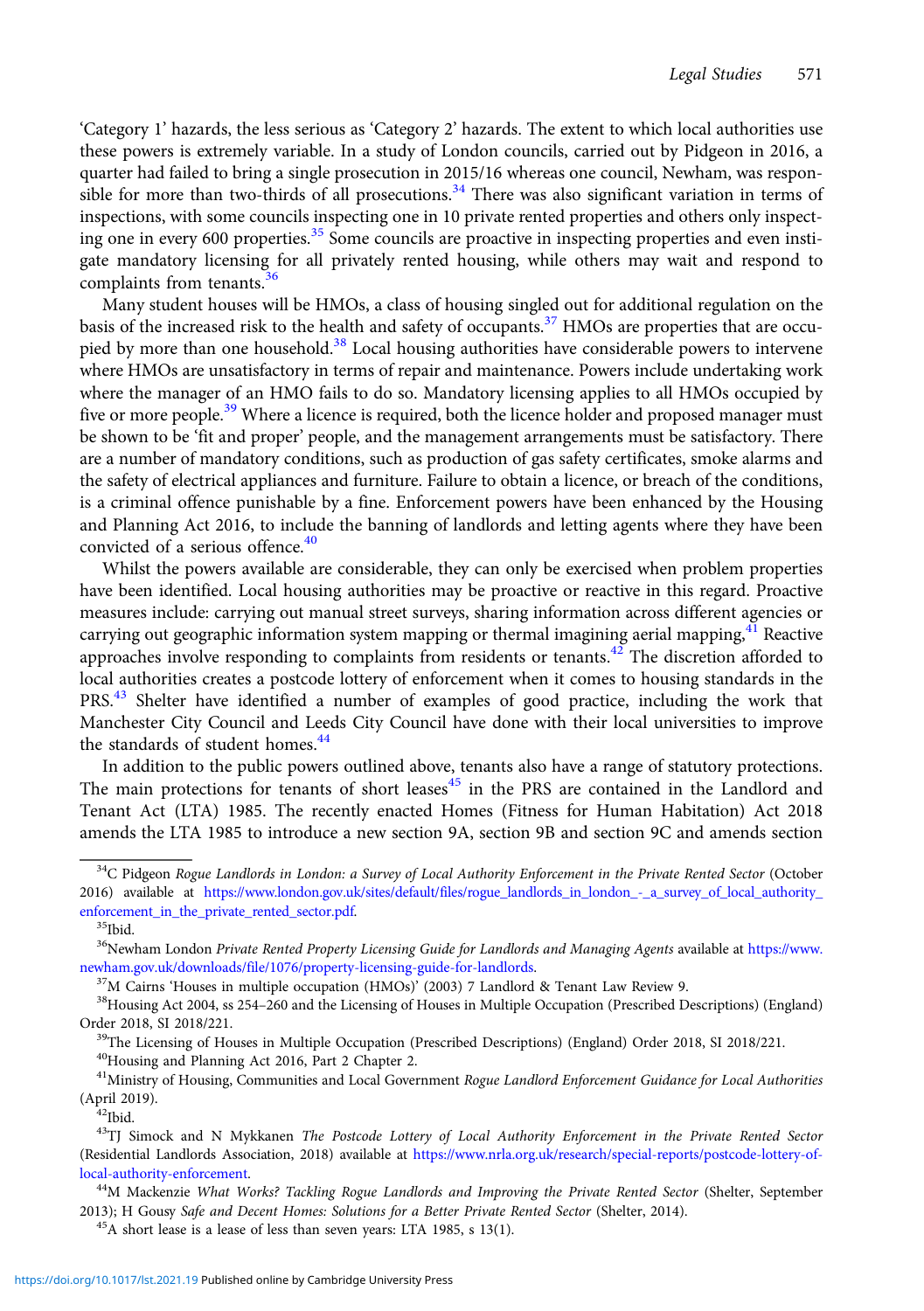10, for England.<sup>46</sup> The LTA 1985, section 9A provides an obligation that the dwelling is fit for human habitation at the time of the grant and that the landlord will keep it fit for human habitation. A home will be unfit if it is not reasonably suitable for occupation in its current condition as a result of being defective in one of the following areas: repair; stability; freedom from damp; internal arrangement; natural light; ventilation; water supply; drainage and sanitary conveniences; facilities for preparation and cooking of food and for the disposal of waste water; any other matter or matters that may amount to a Category 1 Hazard. Whereas previously where a Category 1 Hazard was identified, only the local authority could take action (and rarely did so), under the new law the tenant can take direct action in court. The new provisions enacted by the Homes (Fitness for Human Habitation) Act 2018 enhance existing obligations imposed on landlords by section 11 of the LTA 1985 to keep the structure and exterior and gas, electricity and water installations in repair. Problems such as mould were rarely caught by section 11, leaving tenants of virtually uninhabitable houses without a remedy.<sup>47</sup> The Homes (Fitness for Human Habitation) Act 2018 in theory prevents a landlord from letting a property that is unfit for human habitation by requiring that a dwelling be fit for human habitation at the time of the grant of the tenancy and that it be kept fit for habitation for the duration of the term.<sup>48</sup> However, in reality the landlord of an unfit property will only be required to remedy defects when notified in writing by the tenant and then only within a 'reasonable time'. This can leave tenants with relatively long periods of time living in unfit homes. Increasing the power of tenants has been applauded by campaigners, including charities and housing lawyers, and is clearly an important step forward. However, giving tenants additional legal powers does not necessarily lead to improvements in the condition of the property. As we will see in the third section of this paper, the power relationship between landlords and tenants, particularly vulnerable or young tenants, can prevent the effective use of these rights.

The Homes (Fitness for Human Habitation) Act 2018 will be a useful tool in the armoury of tenants with regard to repair. However, tenants may still choose to involve the local authority in dealing with problem landlords. One of the advantages of these provisions is that they do not require the landlord to be notified and they impose no financial risk on the tenant. As we will see in the third section of this paper, notification of a want of repair to a landlord may be a barrier to some tenants, particularly students. However, the ease with which students can obtain the assistance of the local authority will depend on where they live. Encouraging local housing authorities to take action may require the tenant or their adviser to push quite hard and if necessary to approach local councillors or the local Member of Parliament.<sup>49</sup> The need for a forceful approach is a further barrier for young and inexperienced tenants.

## (b) The purpose-built student accommodation sector

Currently around 30% of students live in either university owned or private halls of residence, with about two-thirds in accommodation owned by their university and a third owned by private providers.<sup>50</sup> Unlike students occupying HMOs in the PRS, students occupying rooms in the PBSA sector have not tended to face problems with mice and mould. However, at the start of the 2019/20 academic year 1,500 students were unable to move into their halls of residence because their accommodation was unfinished.<sup>51</sup> Some students were temporarily accommodated in other halls of residence, while some were left living in hotels without access to kitchens or facilities for washing clothes. In Bristol, delays in completion meant that students were living in Newport in South Wales while they waited for their accommodation to be completed.<sup>52</sup>

<sup>&</sup>lt;sup>46</sup>These new provisions apply to tenancies entered into after 20 March 2019 and all periodic tenancies that are in existence on 20 March 2019 after 12 months. The provisions will therefore apply to most applicable tenancies by 20 March 2020.<br><sup>47</sup>Quick v Taff Ely BC [1986] QB 809.<br><sup>48</sup>LTA 1985, s 9A inserted by the Homes (Fitness for Habitation)

<sup>&</sup>lt;sup>49</sup>J Luba et al Housing Conditions Tenants' Rights (London: Legal Action Group, 6<sup>th</sup> edn, 2019).<br><sup>50</sup>Above n 6.

<sup>51</sup>Ellery et al, above n 4.

<sup>52</sup>Ross, above n 4.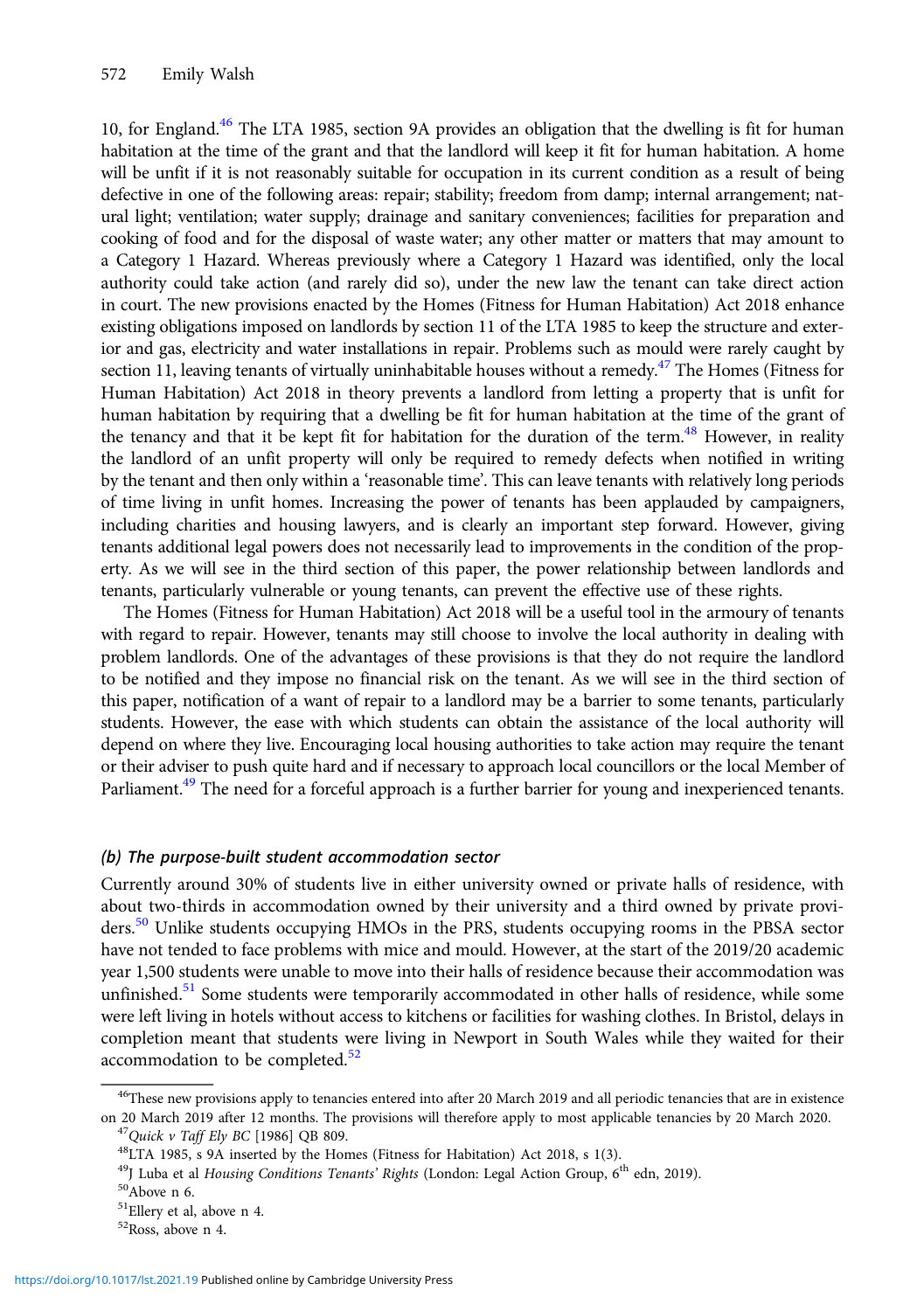The extent of protections afforded to occupiers of PBSA depend, to some extent, upon the provider of the accommodation. Where the PBSA provider is not a university, the occupier will usually be a tenant and the provider will be subject to the licensing regime applicable to HMOs.<sup>53</sup> Where PBSA occupiers are tenants they will occupy under an assured shorthold tenancy like students living in the PRS and will have the benefit of the same statutory protections relating to repair.<sup>54</sup> The behaviour of private providers of PBSA is to some extent governed by the ANUK/ Unipol 'National Code of Standards for Larger Developments for Student Accommodation Not Managed and Controlled by Educational Establishments'.<sup>55</sup> According to the British Property Federation, 90% of private providers of PBSA have signed up to this code.<sup>56</sup> The code contains a number of provisions relating to delayed delivery of accommodation, including a requirement that the manager inform the future tenant at the earliest possibility of the likelihood of delay and from whom they can access help. The provider is also required to notify the National Codes Administrator (NCA). Where the room is not ready for occupation on the date that the tenancy begins, a suitable alternative room must be provided. There are additional provisions relating to payment of rent and reimbursement of out-of-pocket expenses.<sup>57</sup> However, these provisions did not prevent students due to start at university in September 2019 from being accommodated miles from the university campuses in budget hotels. There is also no way of compensating for the loss of the shared experiences of the early weeks of university that are considered so significant for forming social relationships.<sup>58</sup> Unipol investigated late delivery of student housing and has made proposals to improve the code to include: a tighter definition of 'late buildings', a requirement for educational institutions to be informed where buildings are likely to be late, 'no quibble' compensation payments and the ability for students to be released from their contract if the building is not due to be completed on time.<sup>59</sup> It is all too easy for providers of PBSA to blame contractors for late completion and delays in completion are, of course, a fact of life in the construction industry. However, PBSA providers need to be compelled to be honest and transparent with students where contractors are clearly not going to complete on time. Unipol has therefore created a new protocol for late developments. This protocol requires members to seek written assurances from developers and contractors that the accommodation will be ready for completion at the start of the tenancy agreement. Where a negative response is received the member will be required to take action to communicate with students. This may enable students to look for alternative accommodation. This protocol will also strengthen any legal action students may bring should the accommodation be delivered late and the provider fail to deliver on their backup plan. The protocol also requires that websites used to advertise the accommodation will need to make it clear that the accommodation may not be delivered on time and what action will be taken if it is not delivered.

One of the problems with supporting students living in the PBSA is that universities, who have a duty of care for the wellbeing of their students, may have no relationship at all with private providers of PBSA. In some instances, the university will have a contractual relationship with the provider via a nomination agreement. However, some blocks of PBSA are built without any relationship between the provider and the institution that supplies the students. Where there are significant failings in the PBSA, such as late delivery of accommodation or damage by fire, universities will, quite rightly, be called upon to assist students. However, in the instances where there is no nomination agreement they have very little influence on the behaviour of the provider or even a channel of communication.

<sup>53</sup>Housing Act 2004, Sch 14, para 4(1).

<sup>&</sup>lt;sup>54</sup>See discussion on repair regarding the PRS above.

<sup>55</sup>ANUK/Unipol The National Code of Standards for Larger Developments for Student Accommodation Not Managed and

Controlled by Educational Establishments (2006).<br><sup>56</sup>British Property Federation *BPF Policy Position – Selective Licensing on Purpose Built Student Accommodation*.<br><sup>57</sup>Above n 55, paras 3.7–3.9.<br><sup>58</sup>K Chow and M Healey '

to university' (2008) 28(4) Journal of Environmental Psychology 362.<br><sup>59</sup>Unipol Result of an investigation into late buildings within the ANUK/Unipol Codes available at [https://www.national-](https://www.nationalcode.org/news/result-of-an-investigation-into-late-buildings-within-the-anukunipol-codes)

[code.org/news/result-of-an-investigation-into-late-buildings-within-the-anukunipol-codes.](https://www.nationalcode.org/news/result-of-an-investigation-into-late-buildings-within-the-anukunipol-codes)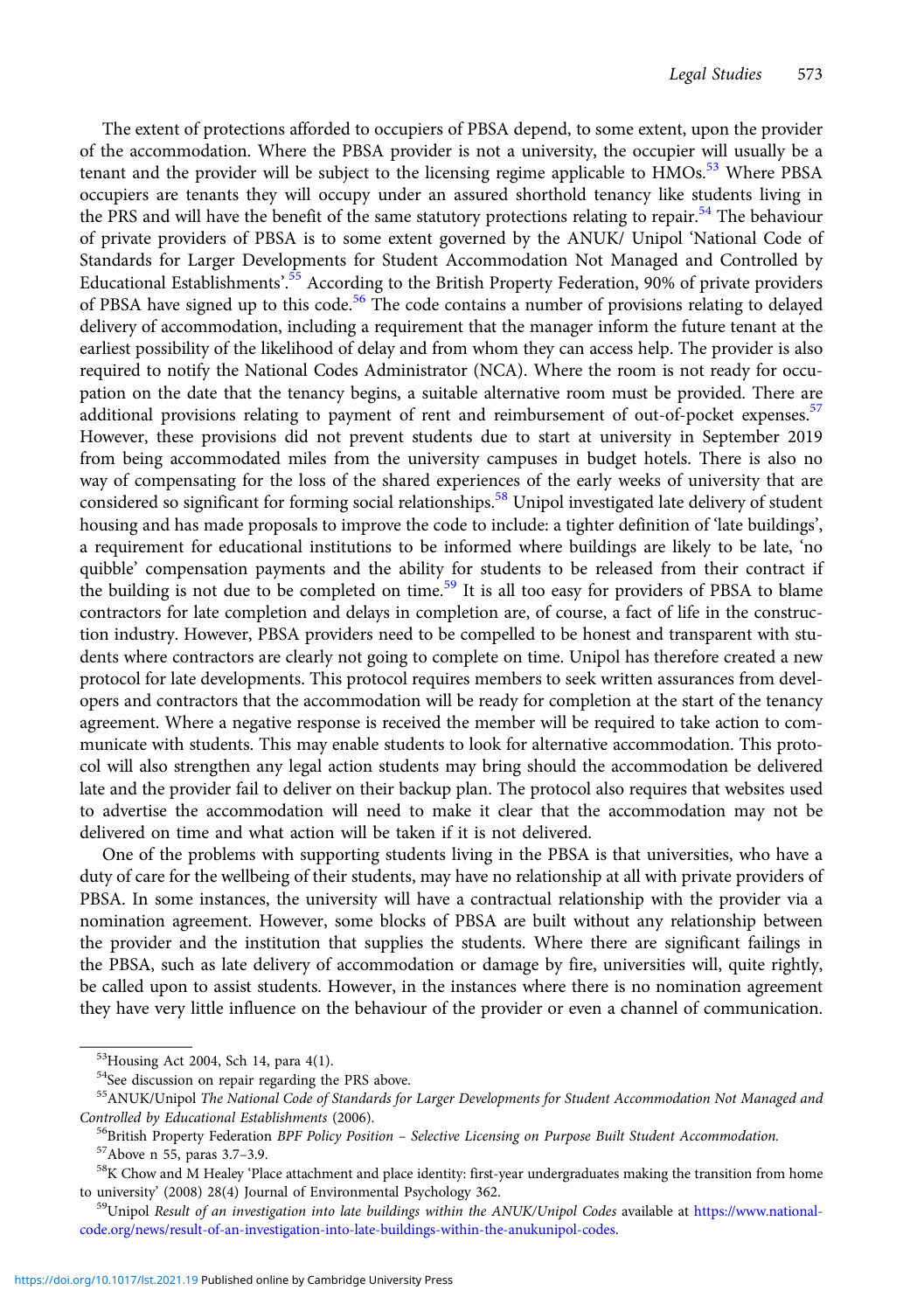The public and the press will call upon universities to explain any failings, but there are insufficient mechanisms available to universities to control issues such as timely delivery. Unipol's proposed amendments to the code, if instigated, will at least ensure that universities are informed of potential late delivery of accommodation.

Local planning authorities benefit from PBSA is terms of meeting their housing delivery targets and could play a stronger role in shaping the relationship between providers of PBSA, universities and students. In London, the Draft London Plan requires providers of PBSA to enter into a nomination agreement with one or more specified Higher Education institutions.<sup>60</sup> A requirement for providers of PBSA to enter into a nomination agreement enables an ongoing relationship between the provider and the university. In cases of new PBSA, the university is able to require updates regarding completion of the accommodation to help prepare students for potential delays in delivery and to better plan for alternative accommodation and additional support such as transport.

#### 2. Consumer protection

## (a) The assured shorthold tenancy as a species of contract

Both the government and the Law Commission acknowledge that the PRS does not always provide tenants with the best home. Consultations and proposals for reform have been framed as increasing consumer protections for private rented tenants. For example, the Law Commission in their 2006 report entitled 'Renting Homes'<sup>61</sup> recommended 'a new "consumer protection" approach which focuses on the contract between the landlord and the occupier (the contract-holder), incorporating consumer protection principles of fairness and transparency<sup>62</sup> and, in a consultation announced in 2018, the Government proposed longer tenancies as a form of consumer protection. The Law Commission's narrative on consumer protection emphasises the need for tenants to have a written statement of their contract, setting out the rights and obligations of the parties. The Law Commission states that 'many landlord-tenant disputes currently arise from ignorance'.<sup>63</sup> However, the main problems of tenants in the PRS relate to repair, which is largely the result of landlords failing to comply with their statutory obligations, rather than tenants failing to understand the terms of the contract.

In order to consider a tenancy as a consumer contract, it is first necessary to consider the tenancy agreement as a species of contract. Leases are often thought of as a hybrid of property and contract, 'a lease is a bilateral contract which as a general rule, confers an estate in land capable of binding third parties'.<sup>64</sup> The grant of a lease involves the creation of an estate in land; it is undeniably a proprietary interest.<sup>65</sup> However, short term commercial and residential leases include numerous covenants which require an ongoing relationship between the parties that is very much in the nature of a contractual relationship. The debate surrounding the extent to which leases should properly be considered contractual has involved commentators from a number of common law jurisdictions.<sup>66</sup> Effron argues that although landlords surrender a right to occupancy, they remain concerned about the maintenance and use of the premises and tenants expect a certain standard of maintenance and amenities. He argues that the 'grant' in the lease is insignificant compared the multitude of covenants within the lease.<sup>67</sup> On this basis, the relationship of landlord and tenant in the PBSA feels strongly contractual,

<sup>&</sup>lt;sup>60</sup>See website available at [https://www.london.gov.uk/what-we-do/planning/london-plan/new-london-plan/draft-new-lon](https://www.london.gov.uk/what-we-do/planning/london-plan/new-london-plan/draft-new-london-plan/chapter-4-housing/policy-h17-purpose-built-student-accommodation)[don-plan/chapter-4-housing/policy-h17-purpose-built-student-accommodation.](https://www.london.gov.uk/what-we-do/planning/london-plan/new-london-plan/draft-new-london-plan/chapter-4-housing/policy-h17-purpose-built-student-accommodation)<br><sup>61</sup>Law Commission *Renting Homes the Final Report: Volume 1* (Law Com No 297, May 2006).<br><sup>62</sup>Ibid, para 1.5.

 $^{63}$ Ibid, para 1.16.<br> $^{64}$ C Harpum et al *Megarry and Wade the Law of Real Property* (London: Sweet and Maxwell, 2012) p 743.

 $65A$  lease is one of only two legal estates capable of being created: Law of Property Act 1925, s 1(1).

<sup>66</sup>J Morgan 'Leases: property, contract or more?' in M Dixon (ed) Modern Studies in Property Law (London: Hart Publishing, 2009); K Gray 'Property in thin air' (1991) 50 Cambridge Law Journal 252; J Effron 'The contractualisation of the law of leasehold: pitfalls and opportunities' (1988) 14 Monash University Law Review 83; J Brock and J Phillips 'The commercial lease: property or contract?' (2001) 38 Atlanta Law Review 989. 67Effron, ibid, at 83.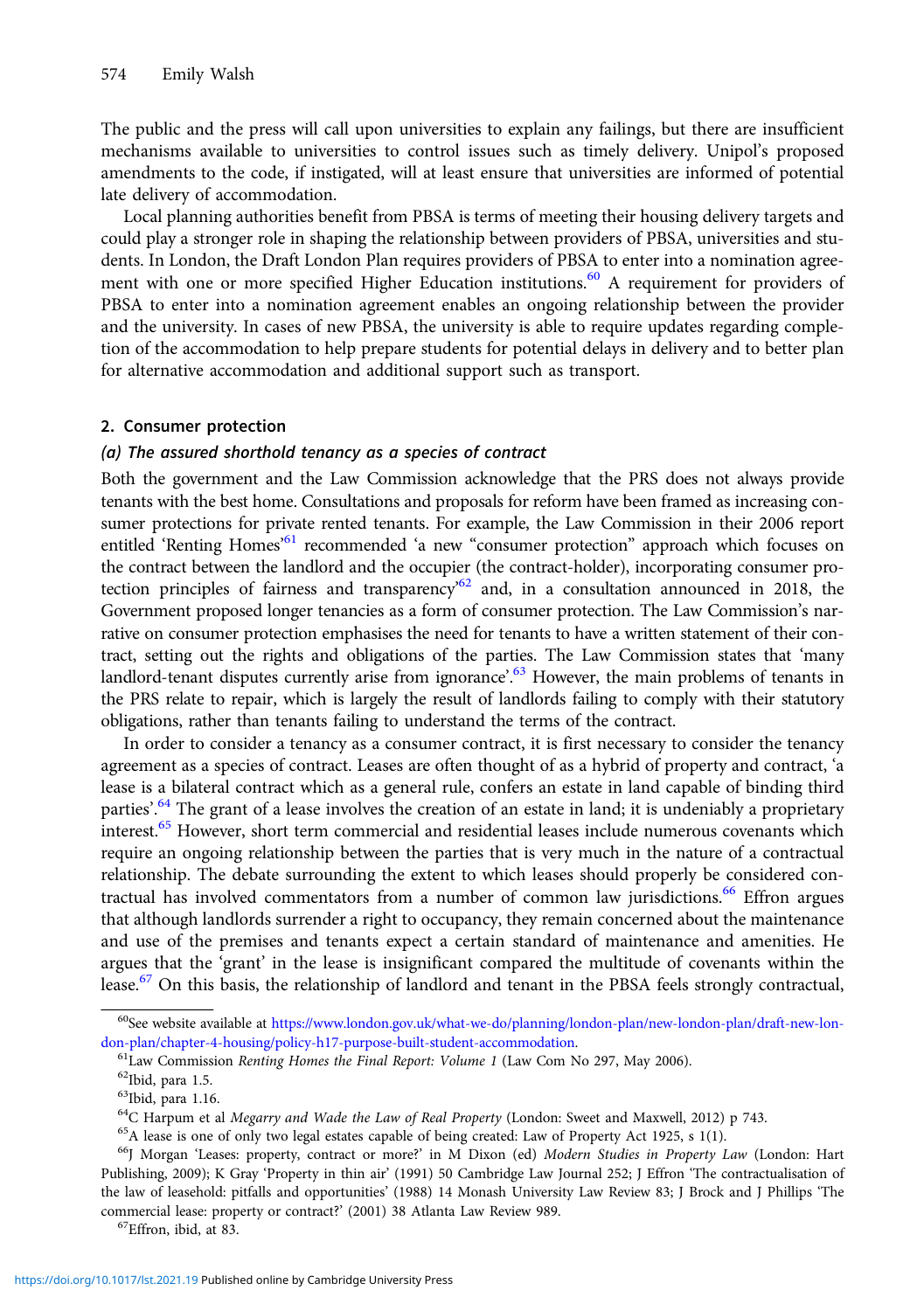particularly because of the numerous facilities provided. However, the relationship of landlord and tenant in the PRS is much less akin to a consumer relationship with few, if any, services provided and landlords sometimes refusing to undertake even the most necessary repairs.

In England, a number of cases have also demonstrated the acceptance by the courts of the contractual nature of leases. Key judicial decisions have held that: a purely contractual lease can be created where a landlord has no estate in land;<sup>68</sup> the contractual doctrine of frustration can apply to leases;<sup>69</sup> and a tenant may, in certain circumstances, repudiate a lease.<sup>70</sup> Repudiation may prove useful in the severest cases of breach of repairing obligations but it is unlikely to help students facing delayed completion of halls of residence. Delay will only amount to a repudiation 'where the delay gives rise to the inference that the defaulting party does not intend to be bound by the terms of the contract'.<sup>71</sup> Unipol proposes including a right to be released from a PBSA contract in its updated code.<sup>72</sup> However, repudiation is unhelpful to students unless there are unfilled rooms in other suitable halls for them to move into on termination of their contract.

## (b) Consumer protection law and assured shorthold tenancies

Having established the contractual nature of leases, it is necessary to consider the extent to which, in theory and in practice, a tenancy may be considered a 'consumer contract' and the potential benefits of viewing a tenancy in this way. Tenants, like consumers, are often presented with their contract as a non-negotiable fait accompli. Contract law alone does not provide adequate protection for tenants or consumers as both lack the bargaining power necessary to negotiate a good deal. This is particularly the case for tenants, as whilst consumers may be able to obtain a good deal through the market, the shortage of private rented housing prevents tenants from shopping around. Furthermore, students renting in the PRS are often young and inexperienced. Like consumers, tenants are also unlikely to read the contract that they sign, and if they do read the contract it is unlikely that it will be fully understood.<sup>73</sup> With these similarities between tenants and consumers in mind, a consumer approach appears to have something to offer. Infact, it could be argued that an assured shorthold tenancy is so far from a freely negotiated contract that a regulatory rather than a contractual point of view is more appropriate. Brownsword argues that consumer contracts are regulated to such an extent that contract law now has nothing to do with it. $74$ 

There are a number of places in the contractual process where consumer law may intervene. At the pre-contract stage consumer protection law may improve the transparency of the bargaining process. The common law has for a long time intervened where onerous terms are hidden in small print, acknowledging the practical reality that consumers often do not read the contracts into which they enter.<sup>75</sup> With regard to tenancies, the Law Commission acknowledged that terms may be hidden in tenancies and the meaning of certain terms may be unclear and therefore suggested the provision of model contracts which landlords and letting agents would be encouraged to use. These would set out the terms of the contract in clear English and would provide explanations of what was meant by the key terms and the implications of these terms for both the landlord and the tenant.<sup>76</sup> The Government has provided freely available template tenancies for use by landlords<sup>77</sup> but there

<sup>&</sup>lt;sup>68</sup>Bruton v London and Quadrant Housing Trust [2000] 1 AC 406.<br><sup>69</sup>Hammersmith and Fulham LBC v Monk [1992] 1 AC 478.<br><sup>70</sup>Hussein v Mehlman [1992] 2 EGLR 87.<br><sup>71</sup>HG Beale Chitty on Contracts (London: Sweet & Maxwell, 33<sup></sup>

 $^{74}$ R Brownsword 'Regulating transactions: good faith and fair dealing' in G Howells and R Schulze (eds) Modernising and Harmonising Consumer Contract Law (Munich, 2009) pp 89–113.<br><sup>75</sup>See for example *Thompson v London Midland and Scottish Railway Co* [1930] 1 KB 41; Thornton *v Shoe Land Parking* 

<sup>[1971] 2</sup> QB 163 and *Interfoto Picture Library Ltd v Stiletto Visual Productions Ltd* [1988] 2 WLR 615. <sup>76</sup>Above n 69.

<sup>&</sup>lt;sup>77</sup>Department for Communities and Local Government Model Agreement for an Assured Shorthold Tenancy and Accompanying Guidance (February 2016) available at [https://www.gov.uk/government/publications/model-agreement-for](https://www.gov.uk/government/publications/model-agreement-for-a-shorthold-assured-tenancy)[a-shorthold-assured-tenancy.](https://www.gov.uk/government/publications/model-agreement-for-a-shorthold-assured-tenancy)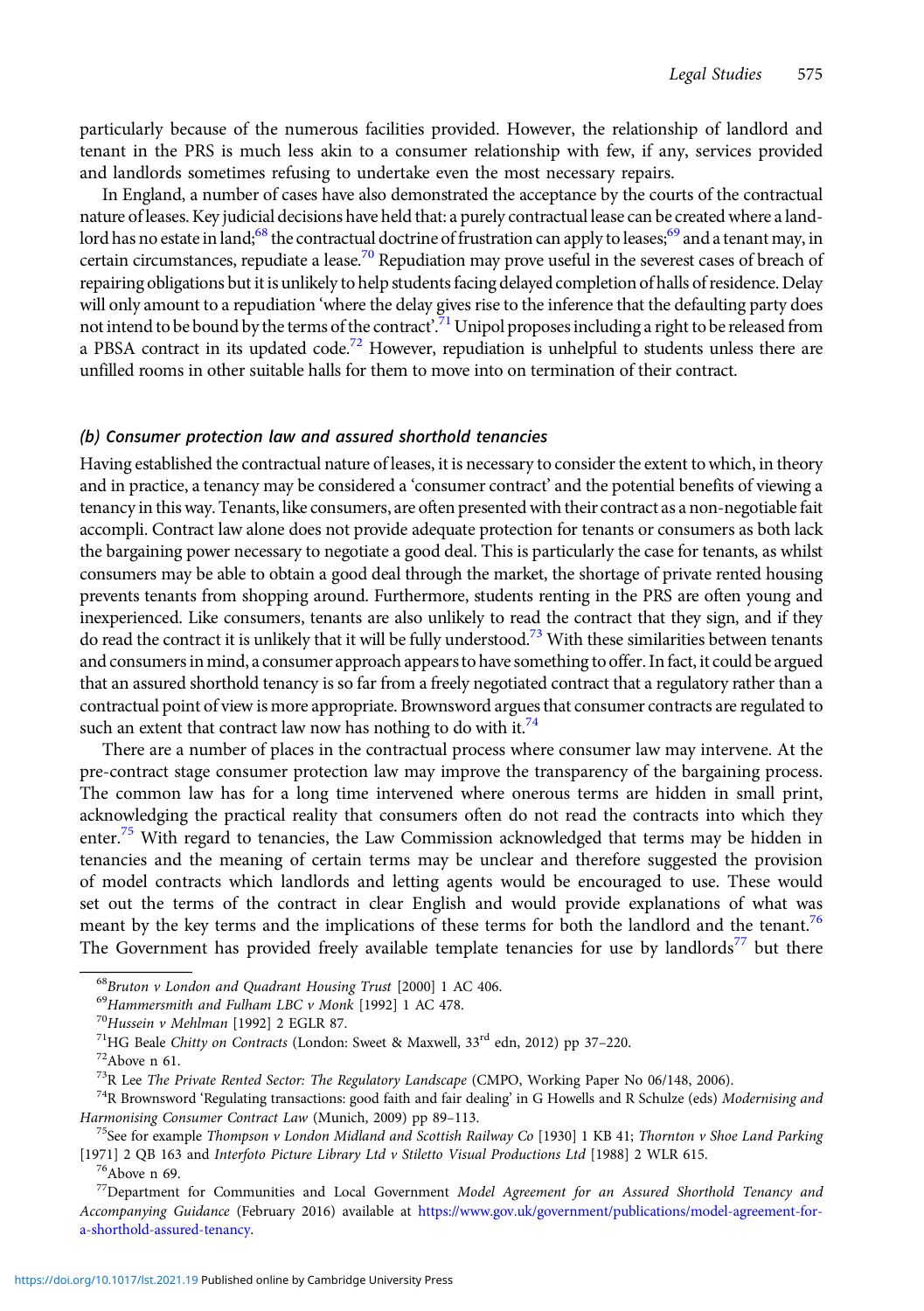is no evidence as to how frequently these are used. Furthermore, with regard specifically to repair, the terms of the contract are largely irrelevant as landlords cannot contract out of the statutory obligations of the LTA 1985. This insertion of implied terms regarding repair is an example of the sort of regulatory intervention that leads Brownsword to argue against viewing consumer contracts as contracts at all. Even without a mandatory form of tenancy agreement, the fact that the parties control little more than the duration of the tenancy and the rent, takes the assured shorthold tenancy a long way from the notion of 'freedom to contract'.

With regard to protection within the contract itself, the Consumer Rights Act (CRA) 2015 includes provisions with regard to transparency<sup>78</sup> and unfair terms. The Act regulates relationships between consumers and traders. A 'trader' is defined as 'a person acting for purposes relating to that person's trade, business, craft or profession, whether acting personally or through another person acting in the trader's name or on the trader's behalf<sup>79</sup> With regard to student housing, the CRA 2015 will apply to tenancies in the PBSA sector as the provider is clearly a 'trader'. However, the position in the PRS is less clear. Where assured shorthold tenancies are produced by letting agents, these agreements will need to be CRA 2015 compliant, as a letting agent is clearly a trader. However, where the so called 'hobby landlord'<sup>80</sup> does not engage the services of a letting agent, it is unlikely that he or she would be viewed as a 'trader' for the purposes of the Act. Under the Act, a term is transparent, 'if it is expressed in plain and intelligible language and (in the case of a written term) is legible<sup>, 81</sup> Where there is a failure to fulfil the requirement for transparency the Act provides, 'if a term in a consumer contract, or a consumer notice, could have different meanings, the meaning that is most favourable to the consumer is to prevail'.<sup>82</sup> Under the CRA 2015, 'a term is unfair if, contrary to the requirement of good faith, it causes a significant imbalance in the parties' rights and obligations under the contract to the detriment of the consumer'.<sup>83</sup> Where a term is found to be unfair it will not bind the consumer. $84$  The unfairness provisions of the CRA 2015 may assist students living in the PBSA sector. According to the Competition and Markets Authority (CMA), potentially unfair terms include: unreasonably high charges for permission (for example keeping pets); terms that require tenants to pay charges that can be set at the trader's discretion or varied unilaterally; terms that require the tenant to use a particular third party for provision of energy or telecommunications; standard charges that do not reflect the landlord's loss; longer notice periods for ending the tenancy and fees to items that would not usually attract a charge.<sup>85</sup> The nature of the product/service provided by landlords is such that it may be argued that all landlords, whether making their living from rental income or merely topping up their pension, should be governed by the statutory standards set out in the CRA 2015.

In addition to the consumer contract law protections considered above, public law protections may be invoked to protect consumers in the form of quality standards/bans, regulation though registration and licensing, consumer access to information, self-regulation and codes of practice. Imposition of minimum standards backed by suitable enforcement action is one way in which public law can intervene to protect consumers. One such approach is an MOT-style inspection and certification of private rented housing. Such a scheme has been proposed by some commentators as the only way to ensure that housing is fit for occupation at the commencement of the term.<sup>86</sup> Registration requirements may merely require the trader to be listed on a register, or may, in the case of sectors which might be

<sup>86</sup>J Rugg and D Rhodes The evolving private rented sector: its contribution and potential (2018) available at [http://www.](http://www.nationwidefoundation.org.uk/wp-content/uploads/2018/09/Private-Rented-Sector-report.pdf) [nationwidefoundation.org.uk/wp-content/uploads/2018/09/Private-Rented-Sector-report.pdf](http://www.nationwidefoundation.org.uk/wp-content/uploads/2018/09/Private-Rented-Sector-report.pdf).

<sup>78</sup>CRA 2015, s 68(1).

<sup>79</sup>Ibid, s 2(2).

 ${}^{80}$ Law Commission *Renting homes the final report: Volume 1* (Law Com No 297, 2006).  ${}^{81}$ CRA 2015, s 64(3).

 ${}^{82}$ Ibid, s 69(1).

<sup>83</sup>Ibid, s 62(4).

 $84$ Ibid, s 62(1).<br> $85$ Competition and Markets Authority Guidance for lettings professionals on consumer protection law (2014).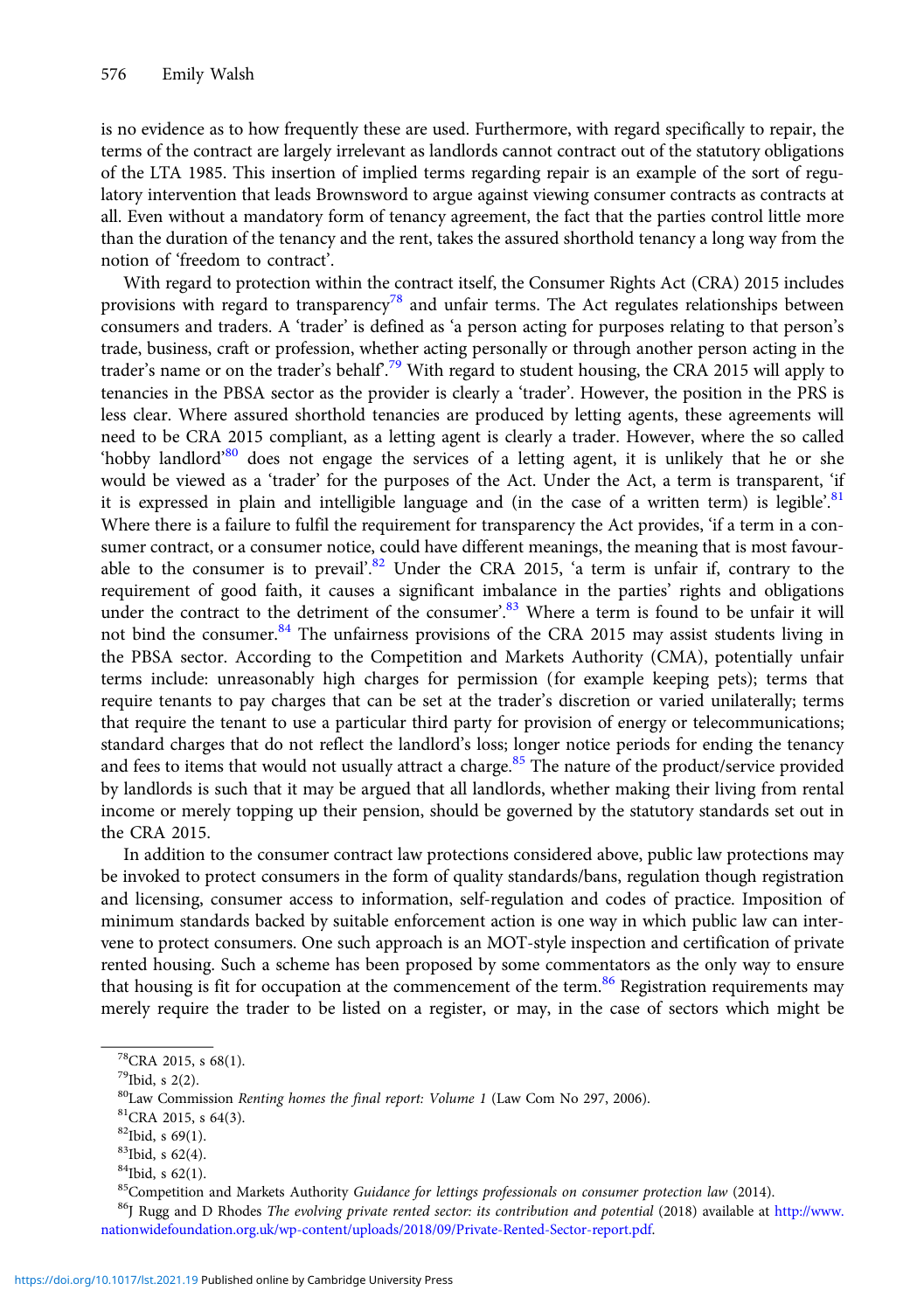considered higher risk, require licensing or even evidence of competence through qualification. In this case, sanctions can be imposed merely for failure to comply with the registration requirements without the need for consumers to demonstrate harm. With regard to housing, in England, unlike other parts of the UK, currently only HMOs are licensed.<sup>87</sup> There have been calls for compulsory licensing  $88$  but these have, to date, been ignored by the Government who have chosen to focus on 'rogue landlords'.<sup>89</sup> Compulsory training for landlords has also been resisted by Westminster, whereas in Wales landlords must undertake training to ensure an understanding of the rights and responsibilities of landlords and tenants and comply with a code of practice.<sup>90</sup> Renting out a house is a complicated business; it is estimated that there are around 50 Acts of Parliament and 70 sets of regulations that apply to the PRS.<sup>91</sup> The effectiveness of licensing and compulsory training is contested. The efficacy of licensing schemes appears to depend upon the way that the register is used<sup>92</sup> and any such scheme needs to be supported by enforcement action. The costs of licensing, landlord training and quality certification are of major concern. It can be argued that costs might impede competition by creating barriers to market entry or that costs of registration are likely to be passed on to the consumer or may result in exodus from the market. A detailed consideration of the funding options for such proposals is outside the scope of this paper, but an incentive such as tax deduction of the costs of undertaking an inspection or Mortgage Interest Tax Relief, as has been provided in Ireland, would certainly be an option worthy of further consideration<sup>93</sup>

## (c) Enforcement of consumer protection

Consumer protection law may be enforced privately or publicly, collectively or individually. Often the problem faced by consumers is not that there is no law to protect them but rather that enforcing the law is too complicated or costly. Private enforcement of consumer law through the courts is unpopular due to inconvenience, delay and both financial and emotional cost. The organisations against whom consumers seek to enforce their rights are likely to be better resourced and more experienced. Collective enforcement can overcome some of these issues, as consumers working together as a group may have more sway than an individual acting alone. This section considers which types of enforcement are available to tenants as consumers and whether access to different methods of enforcement might assist students.

Currently, tenants in the PBSA sector and the PRS will enforce their rights by bringing a claim in the county court. In most instances, this will be under the small claims procedure, which assumes litigants will be acting without legal advice. However, this is a complicated procedure and the Pre-Action Protocol for Housing Disrepair Cases envisages the instruction of experts and completion of a Schedule of Disrepair. Legal aid may in theory be available if there is evidence that the disrepair results in serious risk of harm to health, but often tenants may find they live in a 'legal aid desert' with no

<sup>&</sup>lt;sup>87</sup>In Scotland there has been compulsory registration since 2006. In Wales registration became compulsory in November 2016. Landlords must then either obtain a licence or use licensed managing agents. Those seeking a licence must pass checks to ensure they are fit to let property, undergo training and comply with a code of practice. Northern Ireland has a national registration scheme but licences are only required for HMOs.<br><sup>88</sup>J Rugg and D Rhodes *The Private Rented Sector: its Contribution and Potential* (York Centre for Housing Policy,

University of York, 2008) p xxiii.<br><sup>89</sup>Above n 41 and Ministry of Housing, Communities and Local Government Rogue Landlord Database Reform Widening

Access and Considering the Scope of the Database of Rogue Landlords and Property Agents (July 2019). <sup>90</sup>Welsh Government Code of Practice for Landlords and Agents licences under Part 1 of the Housing (Wales) Act 2014

<sup>(</sup>October 2015).<br><sup>91</sup>London Assembly Housing Committee At Home with Renting: Improving Security for London's Private Renters (Greater London Authority, 2016) available at [https://www.london.gov.uk/sites/default/files/at\\_home\\_with\\_renting\\_march\\_2016.pdf](https://www.london.gov.uk/sites/default/files/at_home_with_renting_march_2016.pdf).<br><sup>92</sup>House of Commons Housing, Communities and Local Government Committee Private Rented Sector Fourth

Session 2017–19 (17 April 2018).<br><sup>93</sup>T Moore and R Dunning *Regulation of the Private Rented Sector in England using Lessons from Ireland (Joseph Rowntree* 

Foundation, 2017).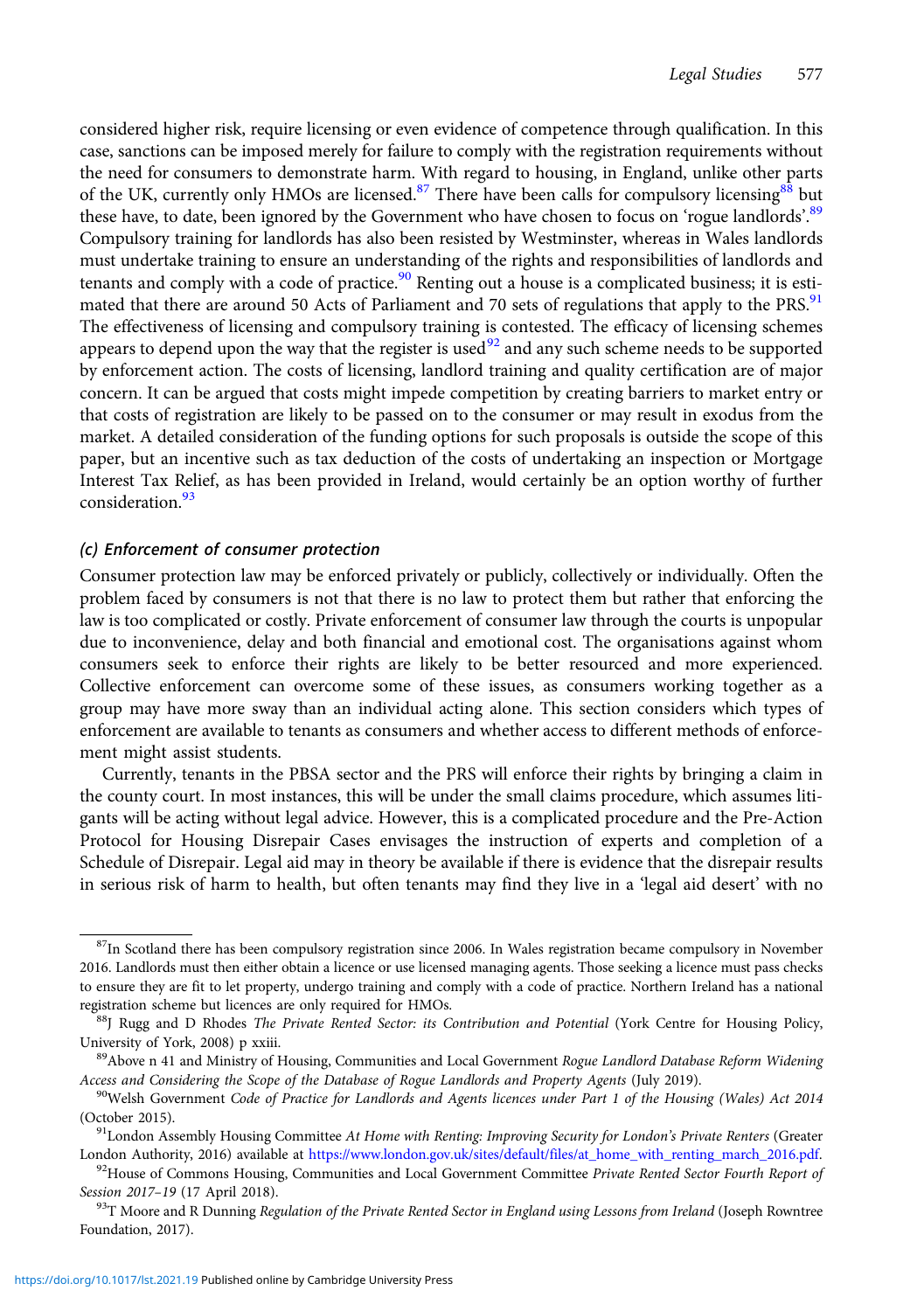local lawyers available to do legal aid housing work.<sup>94</sup> Research suggests that tenants do not use the courts as an enforcement mechanism.<sup>95</sup> For students in both the PRS and the PBSA sector, bringing an individual private claim against a landlord using a court-based procedure seems disproportionately difficult and time consuming for the sums of money likely to be involved.

Private individual enforcement is therefore unlikely to provide a solution for tenants in either the PRS or in PBSA. Collective enforcement would not be appropriate for students in the PRS, as there are most likely no other tenants (save their housemates) with whom to bring a collective action. However, collective action could be a useful mechanism in PBSA. As we have seen, large numbers of students have been affected by systemic failings by providers of PBSA. The value of the individual claims may not be large but the total amount of these claims could be substantial. Whilst common in the US, collective enforcement is not a feature of UK consumer protection. The US system of 'opt out' class actions ensures that all those adversely affected will benefit from the litigation unless they choose not to. The UK takes a very different approach. In the UK, group litigation orders require claimants to issue their own claim, and they are only be grouped together to the extent that the claims are managed collectively. Although the CRA 2015 has provided for some instances where 'opt-out' litigation can occur, by amending the Competition Act 1998, this is only available for actions relating to breaches of competition law. For students in the PBSA where a private provider has failed to deliver, some form of collective action would be beneficial, as the individual claims are relatively small and having the litigation run by a single lawyer and a lead claimant would appear to be a practical approach. However, group litigation orders do not provide this desired collective approach, as each student has to seek out and find legal advice and instigate their own proceedings. For students who are inexperienced and often unfamiliar with the legal system, this is extremely onerous.

The CMA can take enforcement action where a trader has inserted an unfair term in a tenancy agreement. The CMA's guidance on enforcement makes it very clear that the CMA aims to take a targeted approach. It seems likely, therefore, that resources will be targeted at large scale anti-competitive practice by lettings agents, rather than engaging in the minutiae of tenancy agreement clauses. Certainly, the CMA has successfully pursued estates agents for fee-fixing,  $96$  just as the Oft succeeded against lettings agents with regard to unfair commission clauses.<sup>97</sup> Unless lettings agents or landlords fear enforcement, they have little to lose from inserting an unfair provision into an agreement, particularly as the tenant may not read the agreement and, as we will see, is unlikely to take action beyond an initial complaint when problems result from the contract term.

## 3. Power and justice

This section looks beyond the strictly legal and procedural hurdles to access to justice considered in section 2 and considers the barriers to access to justice created by the power imbalance between students and their landlords.

## (a) Landlord and tenant power relations

As we have seen, private law alone is not sufficient to provide effective protection for either consumers or tenants. This is in part because of the problems faced by consumers seeking to enforce their legal rights. One such problem is ignorance of the law. Identifying that there is a legal problem, 'naming' is the first barrier to justice identified by Felstiner, Abel and Sarat.<sup>98</sup> According to Felstiner, Abel and

<sup>94</sup>The Law Society Parliamentary briefing housing legal aid deserts (2019) available at [https://www.lawsociety.org.uk/policy](https://www.lawsociety.org.uk/policy-campaigns/public-affairs/parliamentary-briefing/legal-aid-deserts/)[campaigns/public-affairs/parliamentary-briefing/legal-aid-deserts/.](https://www.lawsociety.org.uk/policy-campaigns/public-affairs/parliamentary-briefing/legal-aid-deserts/)<br><sup>95</sup>M Isaksen It's broke, let's fix it: improving redress for private renters (2017) available at [https://www.citizensadvice.org.uk/](https://www.citizensadvice.org.uk/Global/CitizensAdvice/Its%20broke%20lets%20fix%20it%20-%20Citizens%20Advice.pdf)

[Global/CitizensAdvice/Its%20broke%20lets%20fix%20it%20-%20Citizens%20Advice.pdf](https://www.citizensadvice.org.uk/Global/CitizensAdvice/Its%20broke%20lets%20fix%20it%20-%20Citizens%20Advice.pdf).<br><sup>96</sup>CMA *v* Michael Christopher Martin [2020] EWHC 1751 (Ch).<br><sup>97</sup>OFT *v Foxtons* [2009] EWHC 1681 (Ch).<br><sup>98</sup>WLF Felstiner et al 'The emergen

Society Review 631.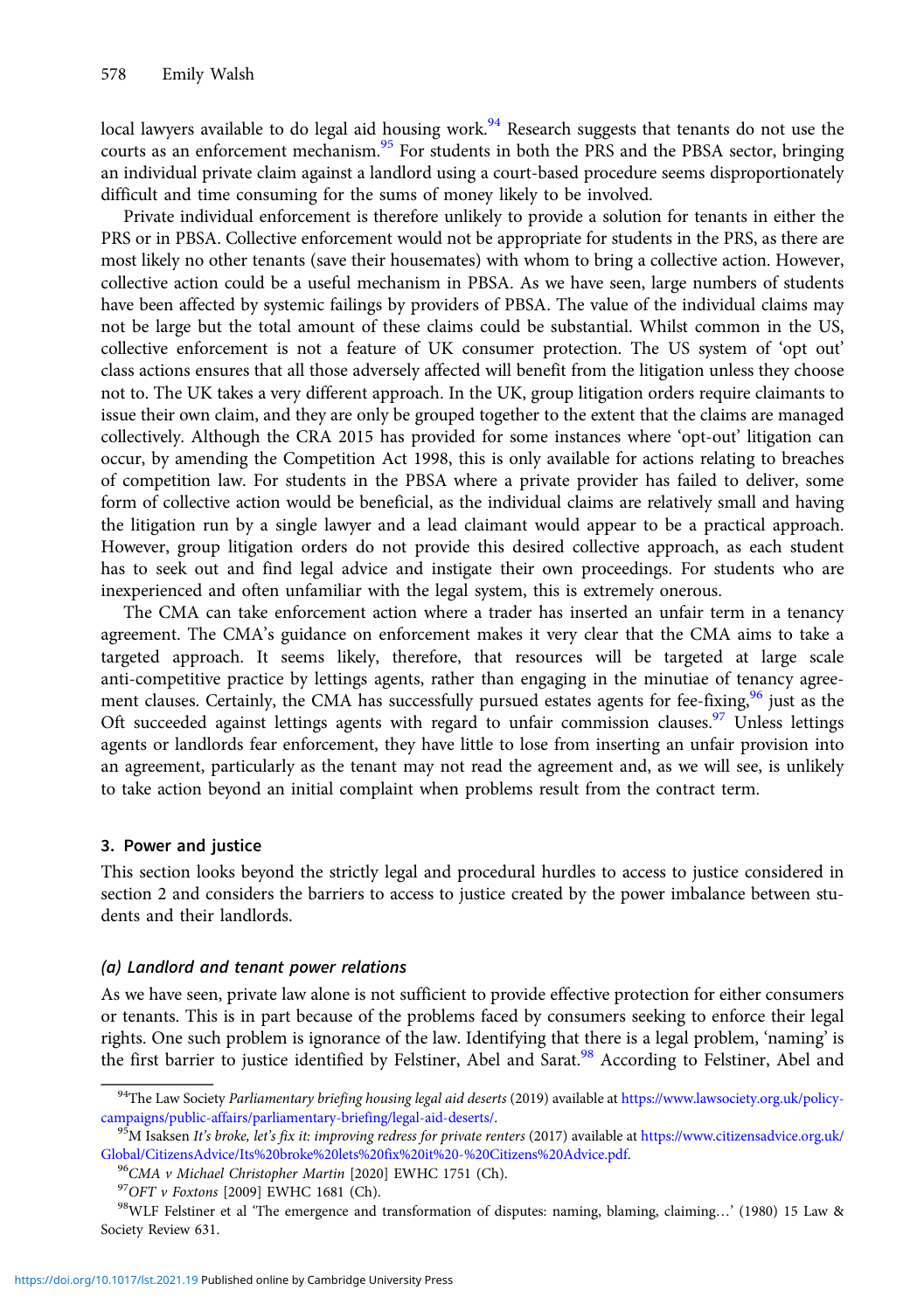Sarat the next barrier is 'blaming', which is where the victim identifies who is to blame. The final barrier is 'claiming' which is confronting the perceived wrongdoer and asking for a remedy. Only after these steps have been taken will the victim seek legal redress. There is, therefore, plenty of opportunity for a consumer or tenant to stop short of accessing the legal redress available and as a result litigation is unlikely, 'it is a practical truth that literally the last thing that the typical disgruntled consumer will do is to initiate litigation against a trader. Court proceedings take time and cost money, even if they are ultimately successful'.<sup>99</sup> This phenomenon is sometimes referred to as 'rational apathy' and this state of mind is influenced by factors such as access to legal aid, litigation fees and civil procedure cost allocation.<sup>100</sup>

The Paths to Justice Survey undertaken in 1996 aimed to elucidate how the civil justice system might better serve the needs of the public.<sup>101</sup> In the survey, about 7% of the total sample had experienced problems with rented accommodation and by far the most common problem for this group was getting the landlord to do repairs.<sup>102</sup> In nearly 90% of cases respondents who had problems with rented property had taken some action. In 69% of cases this was direct contact with the landlord, in 37% of cases advice was taken and in only 2% of cases were legal proceedings instigated. Whilst it is reassuring that tenants were inclined to make contact with their landlord when there was a problem rather than merely ignore it, the success rate of 'self-helpers' in the survey was lower than 50%. Success depended on 'the confidence, competence and persistence of the complainant and the intransigence of the other party involved in the problem'.<sup>103</sup> It unsurprising that where there is a problem in a contractual relationship confidence, competence and persistence increase the chances of a successful resolution. However, dependence on the personality of the tenant is likely to be especially prejudicial to young tenants. Students are particularly vulnerable in this regard. In a study of young people living in private rented housing, Lister found that the majority of those interviewed had suffered problems with mould or damp and that none of the landlords had responded to the complaints made.<sup>104</sup> One of the challenges faced in the PRS, and where it differs from PBSA, is that a tenancy in the PRS is heavily influenced by social relationships. Both landlords and tenants have expectations beyond those derived in contract or dictated by statute. For example, in her research, Lister found that landlords sometimes expressed the view that tenants must perform certain obligations in return for the services which they were in any event legally obliged to perform.<sup>105</sup> It is not only tenants who may be inexperienced; many landlords in the PRS are what have been referred to as 'hobby landlords', a term used to refer to landlords who own one or two properties and have ended up renting a property as a result of an inability to sell, inheritance or where moving in with a partner results in an extra property.<sup>106</sup> Rather than relying on their legal right to repair, tenants used social strategies to try to secure action from their landlords, their ultimate strategy being to leave at the end of the fixed term.<sup>107</sup> A study of tenancy deposits carried out by Jones demonstrates that students were often aware of the law but unclear about how it worked.<sup>108</sup> Three quarters of the students surveyed had

Law (London: Hart Publishing, 2019) p 210.<br><sup>107</sup>Above n 104. <sup>107</sup>Above n 104.<br><sup>108</sup>G Jones 'The tenancy deposit protection scheme: the perspectives and experience of higher-education students' (2011) 14(3) Journal of Housing Law 64.

<sup>&</sup>lt;sup>99</sup>G Howells and S Weatherill *Consumer Protection Law* (London: Routledge, 2<sup>nd</sup> edn, 2005) p 47. <sup>100</sup>WH Van Boom and MBH Loos 'Collective enforcement of consumer law: securing compliance in Europe through private group action and public authority intervention' in WH Van Boom and MBH Loos (eds) Collective Enforcement of Consumer Law in Europe. Securing Compliance in Europe Through Private Group Action and Public Authority Intervention (Zutphen: Europa Law Publishing, 2007) p 231.<br><sup>101</sup>H Genn *Paths to Justice What People do and Think about Going to Law* (Oxford: Hart Publishing, 1999).<br><sup>102</sup>At 48%.<br><sup>103</sup>Above n 101, p 74.<br><sup>104</sup>J Rugg et al

Rented Housing Market (London: Ashgate, 2007).<br><sup>106</sup>E Walsh 'Security of tenure in the private rented sector' in B MacFarlane and S Agnew (eds) Modern Studies in Property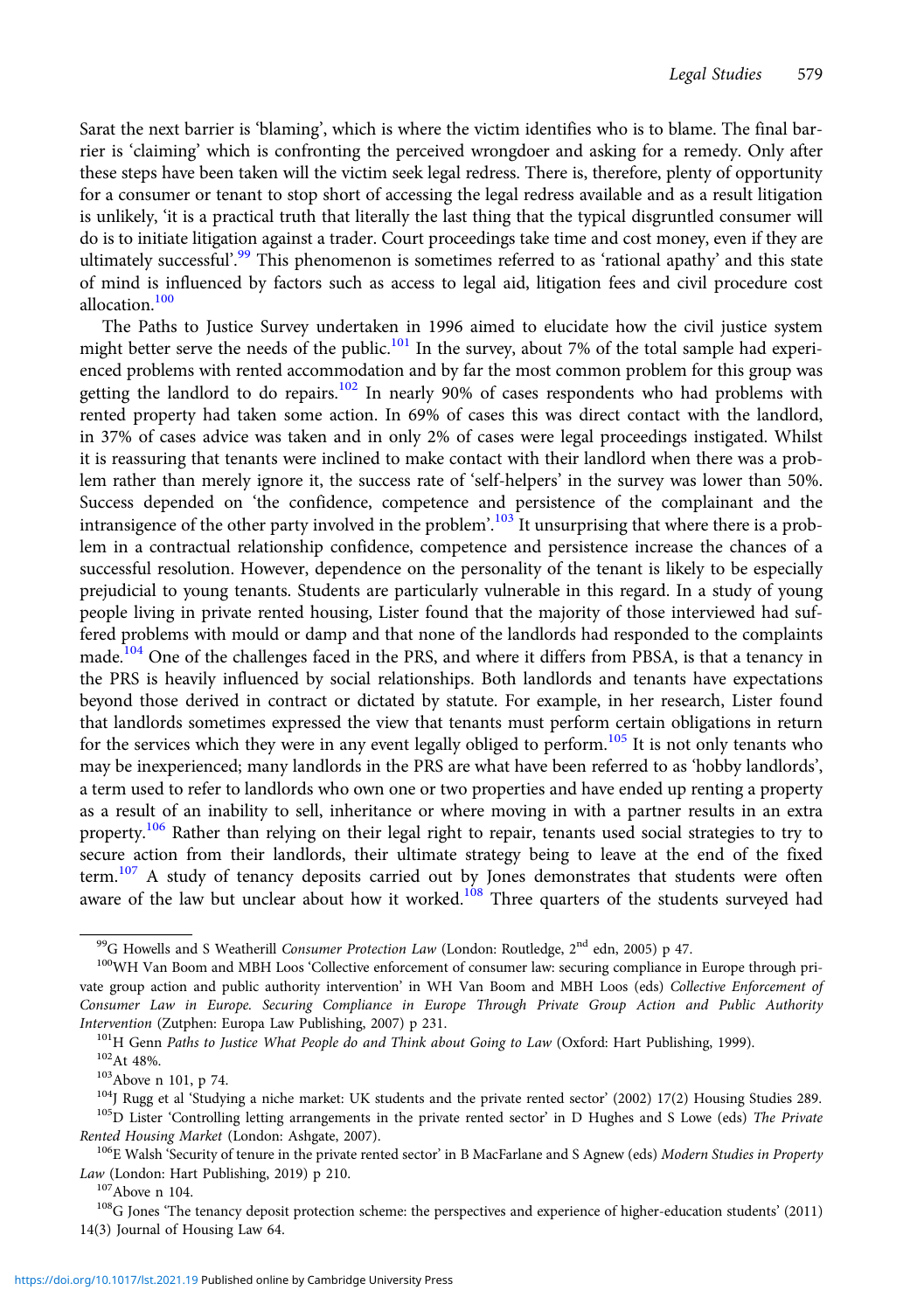not been informed about what they should do if there was a dispute, even though half of students disagreed with the landlord and letting agent withholding as much of the deposit as they did and around a third ended up in dispute about the deposit.<sup>109</sup> Of those that disputed the withholding of part of their deposit, only a third used the free alternative dispute resolution service. The low uptake was a result of ignorance of the service or the perception that it was not worth the hassle. Over two-thirds of students had limited or no confidence that alternative dispute resolution would lead to justice.<sup>110</sup>

Chisholm, Howden-Chapman and Fougere analysed 15 previous qualitative studies pertaining to how private tenants in England, the US, Australia and New Zealand responded to problems with their housing conditions, using an analytical framework relating to three-dimensional power.<sup>111</sup> They identified the three dimensions of power as: visible power; hidden power; and invisible power. All three dimensions of power precluded tenants from successfully reporting problems with repair. The first dimension of power, visible power, considered who wins and who loses in disputes over rental housing quality. In analysing the 15 studies it was clear that 'in many cases, tenants' desire for housing repairs or improvements conflicts with landlords' willingness to carry these out'.<sup>112</sup> The second dimension of power, hidden power, showed that tenants often avoided asking for repairs as they did not think doing so was worth it. Finally, the third dimension of power, invisible power, was evidenced by tenants whose experiences of the sector were such that they lowered their expectations about acceptable standards. Whilst Chisholm et al's analysis suggests that tenants were often what Genn would call 'lumpers' (they didn't complain) this contradicts Genn's earlier findings that they often did complain, but frequently they did not succeed in resolving matters. The explanation for this discrepancy in findings may be that the English studies included in Chisholm's analysis were Lister's studies of young tenants who are perhaps less likely to complain than the tenant population as a whole. $113$ 

### (b) Access to justice

We have established that tenants, and more specifically students, are reluctant to complain about tenancy issues. As we have seen in the research on power balance between landlords and tenants, legal proceedings are rarely instigated for breach of repairing obligations.<sup>114</sup> Even where tenants wish to sue for breach of contract, or breach of the statutory obligations relating to repair, to do so without legal advice is daunting, and legal advice may simply not be available. Legal aid is only available where there is a 'serious risk of harm' arising from a deficiency in the tenant's home.<sup>115</sup> Significant amounts of damp and mould may be covered but less significant issues will not. In any event, even where legal aid is in theory available a lawyer in the immediate area may not be. The Law Society found that over a third of the population of England and Wales live in a local authority with no housing legal aid providers.<sup>116</sup>

Problems with utilisation of the court system for dealing with consumer problems have long been acknowledged. Power relations between landlords and tenants, and more specifically between landlords and student tenants, make litigation inappropriate. Self-regulation, whilst cheaper than public regulation, has not provided students with the redress they require in either the PRS or the PBSA sector. In the PRS, membership of a professional organisation/accreditation scheme is voluntary and most landlords do not join one.<sup>117</sup> In the PBSA sector, on the other hand, most providers have signed up to

 $^{109}$ Ibid.<br><sup>110</sup>Ibid.<br><sup>111</sup>E Chisholm et al 'Tenants' responses to substandard housing: hidden and invisible power and the failure of rental hous-

ing regulation' (2019) Housing, Theory and Society 1.<br>
<sup>112</sup>Ibid, at 9.<br>
<sup>113</sup>Above n 71; above n 104.<br>
<sup>114</sup>Above n 73, p 74.<br>
<sup>114</sup>Above n 73, p 74.<br>
<sup>115</sup>Legal Aid, Sentencing and Punishment of Offenders Act 2012, Sch 1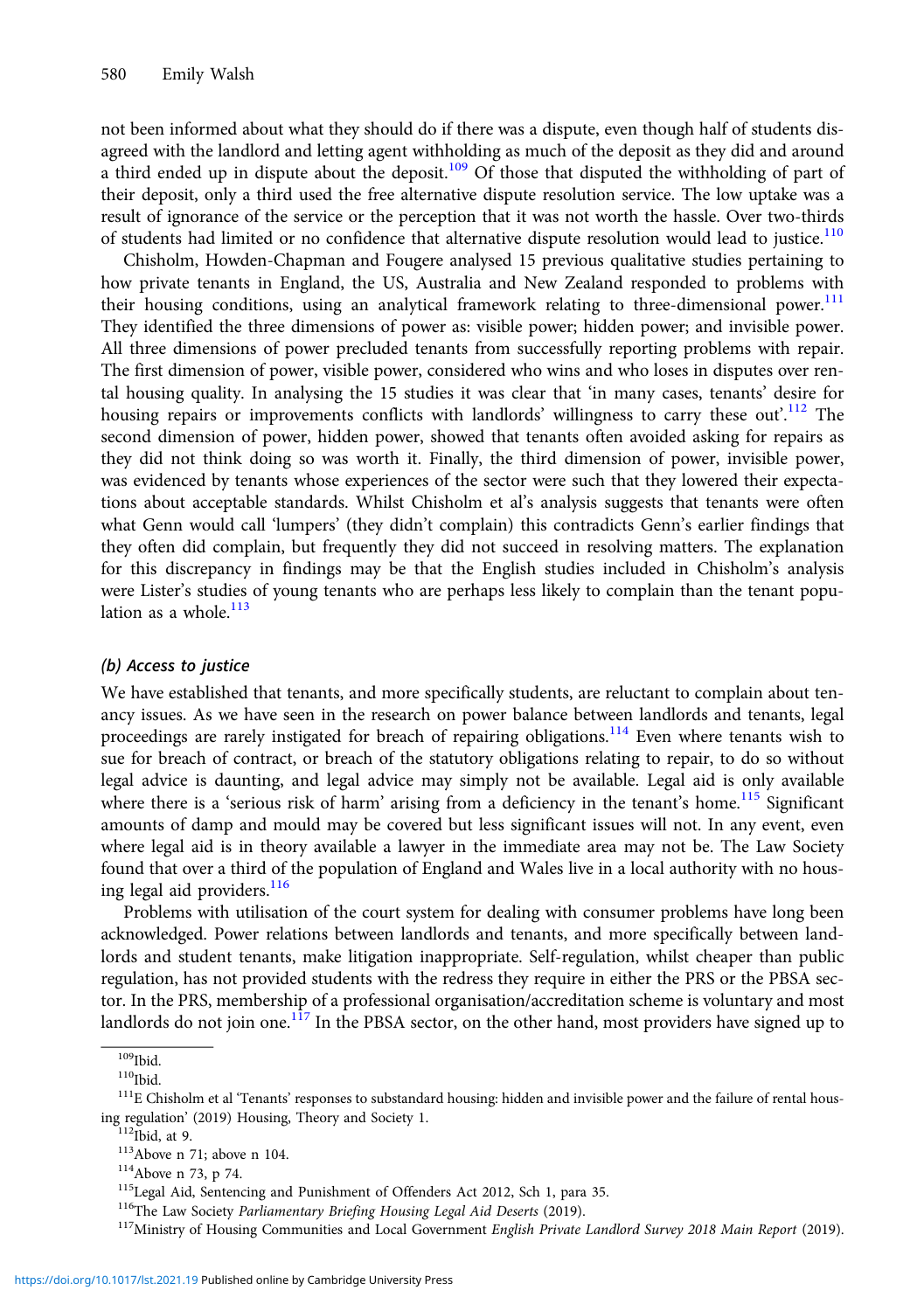a code of conduct. However, student complaints made to the NCA are relatively uncommon.<sup>118</sup> There were only 50 complaints to the NCA in the first half of 2019, a far lower number than students adversely affected by the late delivery of buildings alone. Although the code is clearly not providing much in the way of access to justice for students, it is carrying out a useful function in improving selfregulation of the sector. In response to problems caused by late delivery, Unipol has investigated and amended the code. It is hoped that this will go some way towards preventing problems for students in the future.

For students in the PRS, the government's proposal for compulsory membership of an ombudsman scheme may assist to some extent.<sup>119</sup> Students have access to an ombudsman where they wish to complain about their Higher Education institution, but currently private tenants, unlike those living in the socially rented sector, have no access to an ombudsman service. Customer satisfaction with ombudsman schemes in the socially rented sector<sup>120</sup> suggests that there is scope for such schemes to be useful for students. The most common complaints made to the Housing Ombudsman Service by tenants in the social rented sector relate to repair.<sup>121</sup> The more informal and less adversarial approach does appear to have some success with these issues in the social rented sector. However, there are number of key pitfalls to the use of an ombudsman for student housing issues. First, as we have seen, complaints made via the code have been relatively rare and from this we might deduce that students will be equally reluctant to complain to an ombudsman. Secondly, the lack of enforceability of any order made by the ombudsman may be problematic. This is particularly the case with landlords in the PRS who may not suffer the same reputational risk as a PBSA provider who could be 'named and shamed'. The ombudsman proposal also fails to take account of the particular situation of students and the power dynamic of landlords and student tenants. The ombudsman process is simply too slow and probably too complicated to prevent 'rational apathy'. From a practical perspective, where the relationship between landlord and tenant has a duration of less than a year, no ex post approach is likely to be effective.

## Conclusion

#### (a) Is a consumer law the solution?

Consumer protection law acknowledges the uneven nature of the relationship between consumers and businesses and provides protections at various points in the process. The ethos of consumer protection law is therefore equally appropriate for tenants as other consumers, as the inequality of bargaining power in both cases needs to be rebalanced. However, neither consumer contract law nor improved redress provide much benefit for student tenants.

In terms of the tenancy as a contact and the terms contained therein, the provisions of the CRA 2015 may assist students living in the PBSA sector in terms of ensuring that tenancy agreements are transparent and do not contain unfair terms. However, the CRA 2015 will have little – if any – impact on the PRS, in which most landlords are private individuals rather than traders. It is argued that all landlords should be bound by the CRA 2015. The standard form of assured shorthold tenancy agreement provided by the government to improve the transparency of the contract between landlord and tenant in the PRS, while well-meant, is unlikely to have any significant impact. More helpful for students living in the PRS are the terms relating to fitness implied into the tenancy by the legislation.

The bigger problem for students as tenants is access to redress when problems arise. The inequality in the power relationship, particularly for young inexperienced tenants, the complicated nature of housing law, and the lack of access to specialist advice can leave students putting up with poor

<sup>&</sup>lt;sup>118</sup>National Codes Annual Report 2019 available at [https://www.nationalcode.org/annual-report.](https://www.nationalcode.org/annual-report)<br><sup>119</sup>Ministry of Housing, Communities and Local Government James Brokenshire announced overhaul of broken housing

complaints system' press release (24 January 2019).<br><sup>120</sup>The Housing Ombudsman Service (2019) *The Housing Ombudsman Annual Report and Accounts 2018–19*.<br><sup>121</sup>Thid.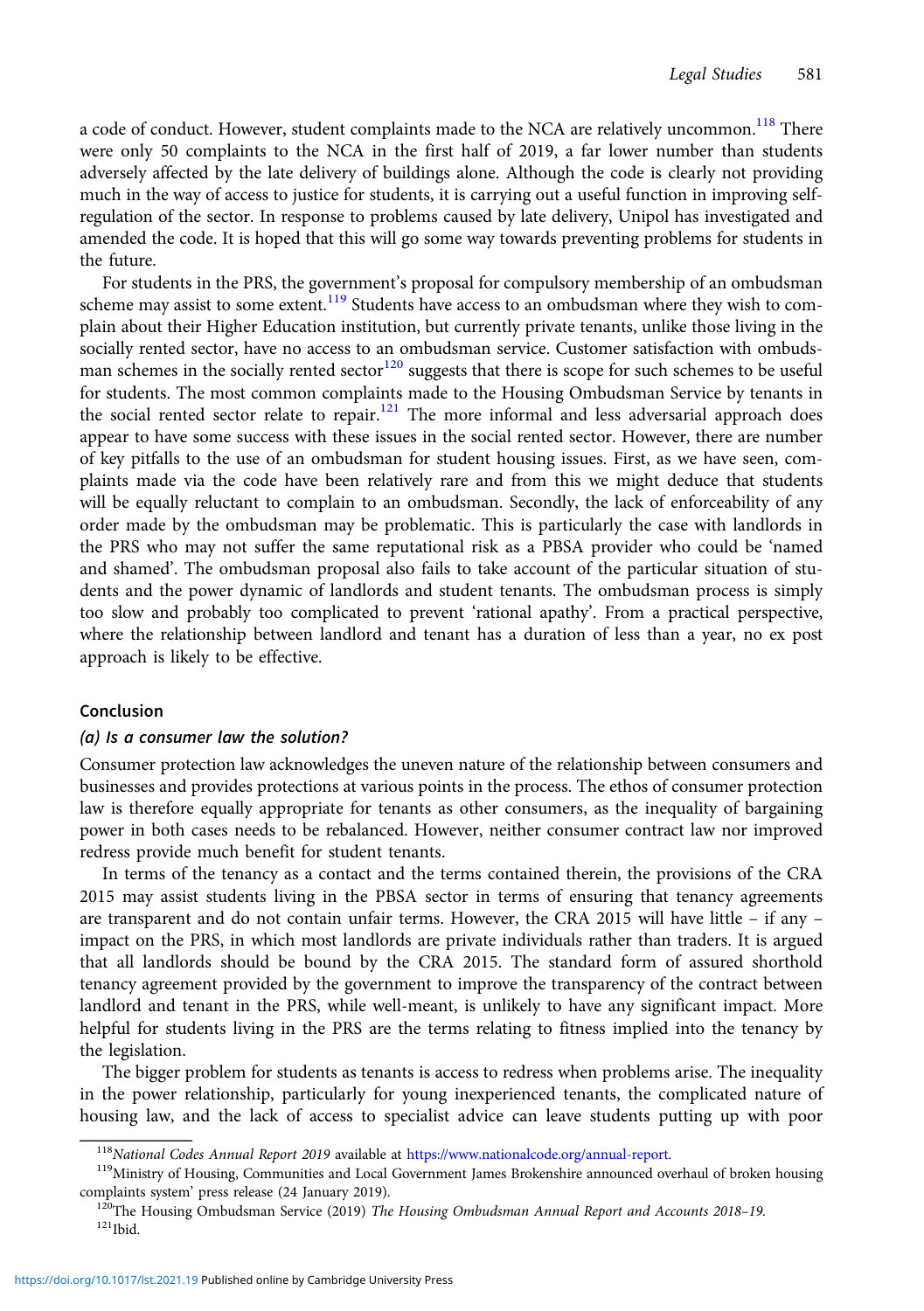treatment from providers in both the PRS and the PBSA sector. Self-regulation of PBSA has to date not prevented delays in delivery of accommodation, and the mechanisms provided for complaint are relatively rarely used. Proposals by Unipol to take a more proactive approach are welcome,as most providers of PBSA have signed up to the code. Students as individuals do not feel empowered to take action against providers of PBSA. This may be the result of rational apathy driven by the relatively short duration of their relationship with the PBSA provider and by the combination of the time taken to complain with a lack of support in making a complaint. A requirement that private providers communicate with education institutions about delays, as well as with their tenants, is welcomed, but the extent to which they will feel compelled to comply is unclear. Proposals for 'no quibble' payments where rooms are delivered late will also be beneficial to students, but these payments will only compensate the financial losses and inconvenience and cannot give them back the early weeks of university life. The right to be released from the contract where the building is not delivered is also welcomed, but it is only helpful where alternative accommodation is available. None of these improvements will give students back the carefree weeks they hoped to enjoy at the beginning of term to focus on making friends and finding their feet away from home. Unipol needs to ensure that enhancements to the code are sufficient to deter PBSA providers from engaging in behaviour that will adversely affect students. The protocol on late delivery is welcomed in this regard, but if providers breach this protocol the damage will already be done by the time students are aware of the breach.

Studies show that students in the PRS are unlikely to complain directly to their landlord and where they do are even less likely to take steps beyond an initial complaint. Instead, they may well merely let the tenancy run out and chalk it up to experience, moving to a different house after the tenancy expires. In the absence of an ombudsman scheme, the main method of redress for tenants in the PRS is bringing a claim in the county court. It is clear that litigation is not the best method of redress for consumer issues and litigation is even more challenging for issues of repair which have more complex evidential requirements than most consumer issues. The extent to which students would engage with an ombudsman scheme is unclear, particularly as the short duration of any relationship with a landlord makes ex post solutions unlikely to succeed.

The conclusion of this analysis seems fairly bleak, with neither regulation of contract terms nor current or proposed redress schemes providing a complete solution for the problems faced by student tenants. It would seem that a consumer-led approach does not provide much of a solution for student tenants.

#### (b) Proposals for reform

Tenants are unique in terms of the nature of the product that they consume, a home, and the relationship they have with the supplier of that product. Neither adjustment of the contract to ensure transparency and remove unfair terms, nor an ombudsman scheme for complaints provides an adequate solution.

What is clear is that prevention is better than cure. If we are to view students in the PRS as consumers we need to consider how we ensure that the product they are buying is fit for purpose in the first instance. Whilst the Homes (Fitness for Human Habitation) Act 2018 requires that a dwelling be fit at the grant of the tenancy, a landlord will only have to act when formally notified of the failure of repair. If the common student problems of damp and vermin do not become apparent until mid-way through the first term, it is understandable that students will see no point in taking matters beyond informal (if perhaps repeated) complaints. Furthermore, whether or not a property is in breach of the legislation requires a level of expertise. In addition to having to navigate a complex area of the law, students also need to determine whether the property is technically in 'disrepair', which also requires specialist knowledge that tenants do not have.

In order to ensure that a rented property is 'fit for habitation' it needs a survey. This does not need to be the kind of survey undertaken by a prudent commercial tenant or a purchaser but rather an inspection report to check that the property is free of the kinds of issues identified in the legislation.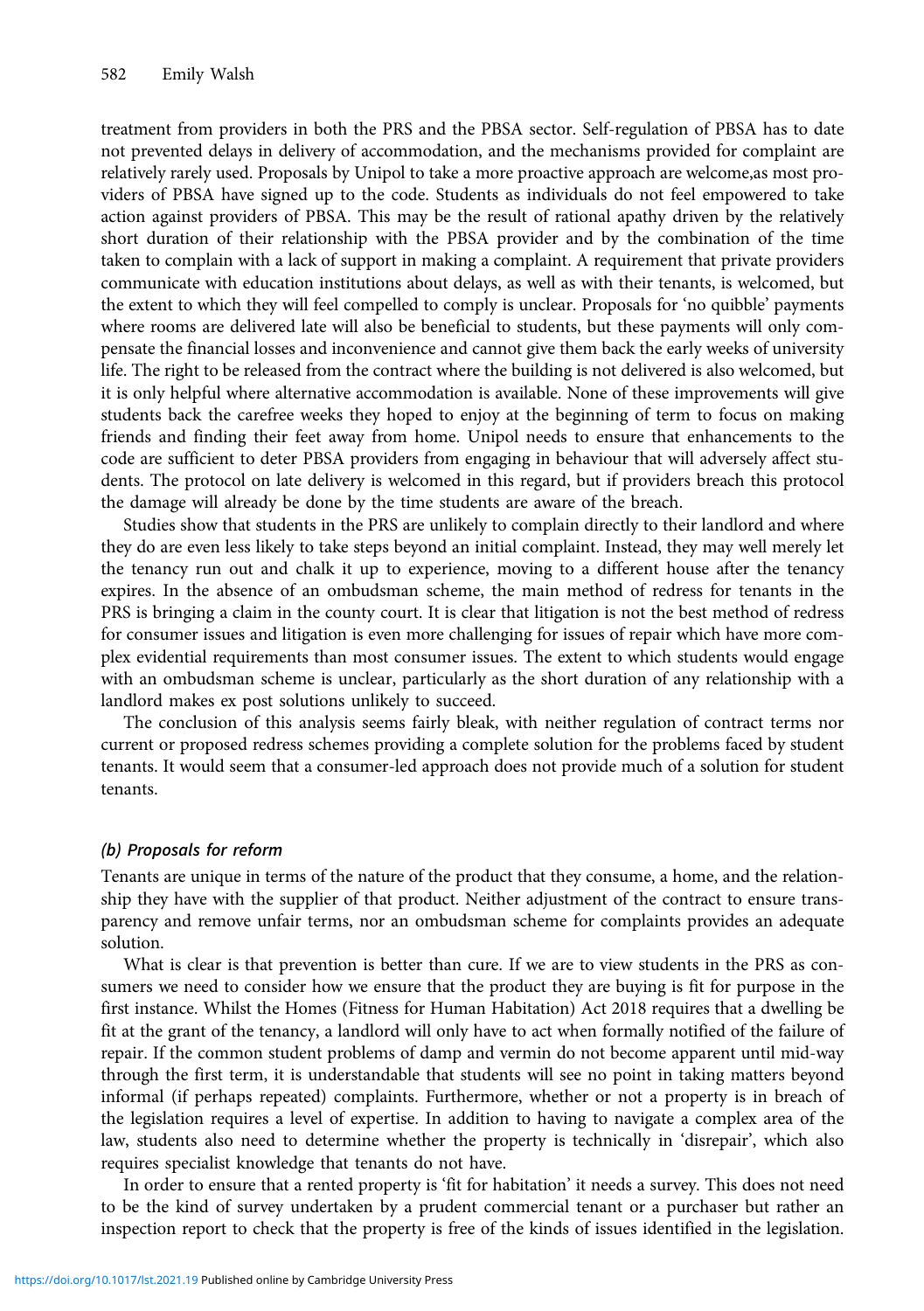Landlords are already required to obtain gas safety certificates every year, so such a recommendation is not unduly onerous. The risk of imposing further conditions upon landlords is clear: they will either leave the marketplace or pass the costs on to the tenant in the form of increased rents. However, the cost of an annual inspection report could quite sensibly be a tax deductible expense. A further issue might be the costs of works necessary to bring an unfit home up to standard. There are a variety of ways that this could be done. A detailed discussion of the best approach is beyond the scope of this paper but tax incentives or government grants are obvious potential solutions.

There are additional measures necessary that naturally flow from a requirement for properties to be certified in the way proposed above. The scheme would have to be monitored and enforced. Here, both the local authority and universities have a role to play. Local authorities already have considerable statutory powers with regard to licensing, inspection and enforcement. Expanding the licensing requirements to require landlords to prove fitness prior to obtaining a licence could fit within this existing regime. Again, funding is likely to be an issue, as many local authorities have insufficient housing or environmental health officers. Further research is needed to ascertain how best this provision could be funded.

Universities can assist by creating their own accreditation schemes, following the example of Manchester University. These schemes can go beyond the basic requirements of fitness provided for in the legislation and evidenced by certification. Such schemes can provide information to students about what to expect and their responsibilities as tenants as well as providing an easy to access complaints system with the possibility of mediation. Universities can also follow the lead of Manchester University and award additional accreditations for 'international friendly' and 'disability compliant' properties and even give properties a quality rating. The advantage in universities taking a front seat in this process is that students are likely to feel more comfortable in accessing services within the bounds of their institution. University staff with pastoral roles would also find it easier to make a referral to a university service rather than suggesting that students contact the local authority environmental health officer or Citizens Advice. A well-funded university housing service can also work to collaborate with representatives of the local community and local housing officers to promote the interests of both students and the local community. Many universities already provide housing services and advice beyond the promotion and provision of their own halls. However, they would be better able to assist students if local authorities could do the heavy lifting of enforcing housing standards. How universities fund this provision would need further detailed consideration, but students provide an income and universities might consider better housing assistance to be a useful addition to their welfare budget.

Working with both local landlords and the local authority in this way, universities could be integral to improving the student experience of accommodation. The costs of licensing and/or accreditation schemes are considered to be a significant barrier. However, renting to students often yields higher rents than ranting to families and it could therefore be argued that student landlords are able to bear this cost. Requiring local authorities to play a greater role also has cost implications, but it is worth remembering the very considerable positive impact that students have on local economies. Universities may also be reluctant to be the first port of call for student housing complaints, but as the first port of call for student welfare issues it could be beneficial for universities to take a more proactive approach to ensuring that students are well housed. Further research on the impact of student housing on welfare and success would be welcomed in informing the debate as to who should pay for the cost of better enforcement of students' housing rights.

Local authorities and universities also have a role to play in improving outcomes for students in the PBSA sector. Local authorities need the PBSA sector and are able to use PBSA to account for the housing needs of students as required by local plans. Local planning authorities have wide-ranging powers in determining planning applications, including refusal of an application or granting an application with conditions.<sup>122</sup> The requirement for private providers of accommodation in the PBSA sector to

 $122$ Town and Country Planning Act 1990, s 70(1)(a).